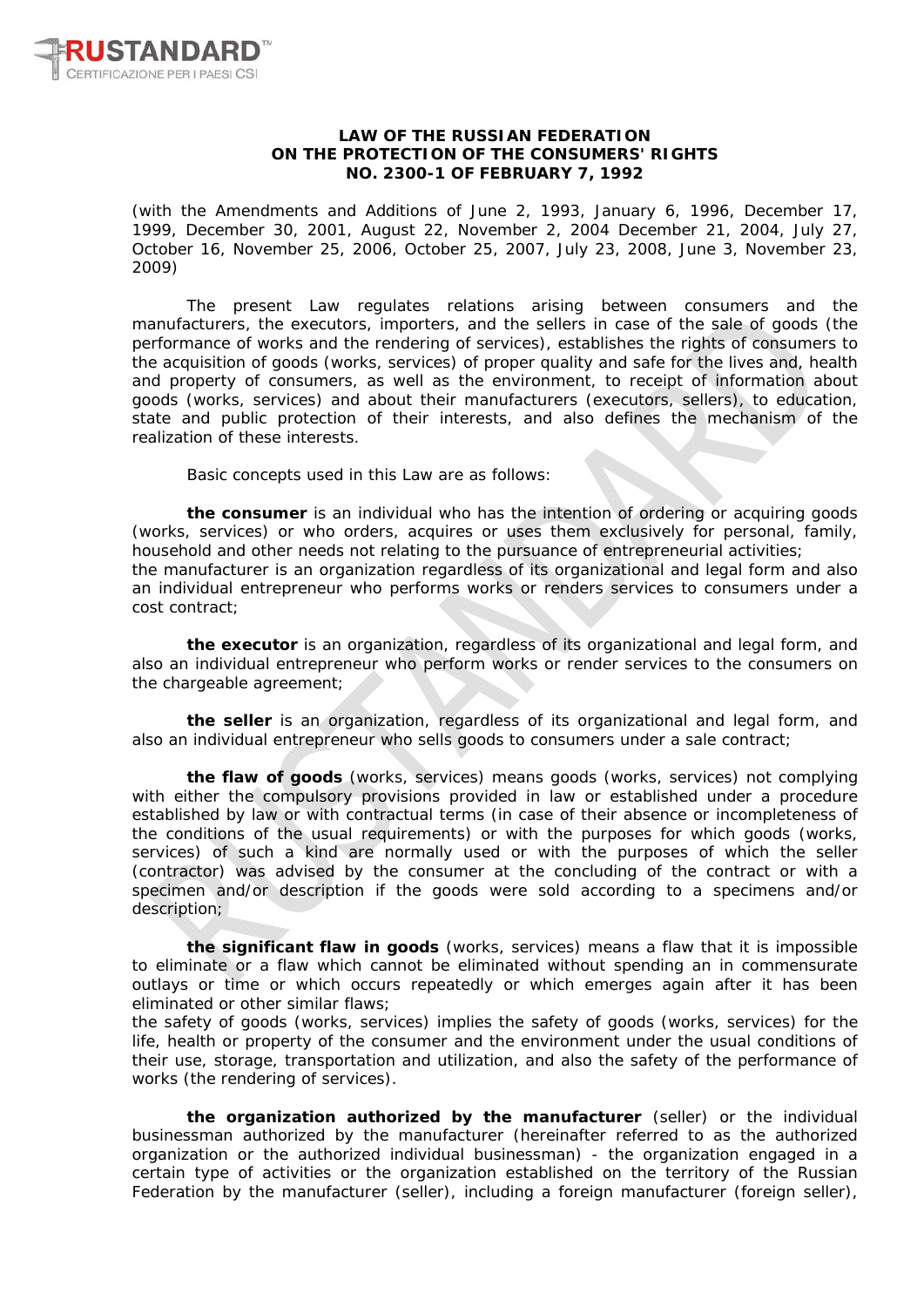exercising certain functions on the basis of a contract made with the manufacturer (seller) and authorized by them to accept and satisfy consumers' claims in respect of commodities of improper quality, or the individual businessman registered on the territory of the Russian Federation who exercises certain functions on the basis of a contract made with the manufacturer (seller), including a foreign manufacturer (foreign seller) and authorized by them to accept and satisfy consumers' claims in respect of commodities of improper quality;

**importer** - an organization, regardless of the organizational-and-legal form thereof, or an individual businessman engaged in importing commodities for their subsequent sale on the territory of the Russian Federation.

#### **Chapter I. General Provisions**

## **Article 1. Legal Regulation of Relations in the Sphere of the Protection of the Consumers' Rights**

1. Relations in the area of consumer rights protection shall be regulated by the Civil Code of the Russian Federation, this Law, other federal laws (hereinafter referred to as laws) and other normative legal acts of the Russian Federation adopted in compliance with them.

2. The Government of the Russian Federation shall have no right to entrust the federal executive bodies with the adoption of acts containing norms about the protection of the consumers' rights.

The Government of the Russian Federation shall be entitled to issue for the consumer and the seller (the manufacturer, executor, authorized organization or authorized individual businessman, an importer) rules to be observed without fail when making and executing public contracts (retail purchase and sale contracts, electric energy supply contracts, contracts for carrying out works and rendering services).

The federal executive body authorized by the Government of the Russian Federation shall have the right to establish rules for organization of activity in the sale of goods (performance of works or services) to consumers.

#### **Article 2. The International Agreements of the Russian Federation**

If the international agreement of the Russian Federation has established the rules for the protection of the consumers' rights other than those provided for by this Law, the rules of the international agreement shall be applied.

#### **Article 3. The Consumers' Rights to Education in the Sphere of the Protection of the Consumers' Rights**

Consumers' rights to education in the sphere of the protection of their rights shall be guaranteed by the inclusion of the respective requirements into state educational standards and general educational and professional programs, and also by the organization of a system of information of consumers about their rights and about the necessary actions of protecting these rights.

## **Article 4. The Quality of Goods (Works, Services)**

1. The seller (executor) shall be obliged to hand over to the consumer goods (perform a work or render a service) whose quality corresponds to the contract concerned.

2. In the absence of contractual terms on the quality of goods (works, services) the seller (executor) shall be obliged to hand over goods (perform a work or render a service)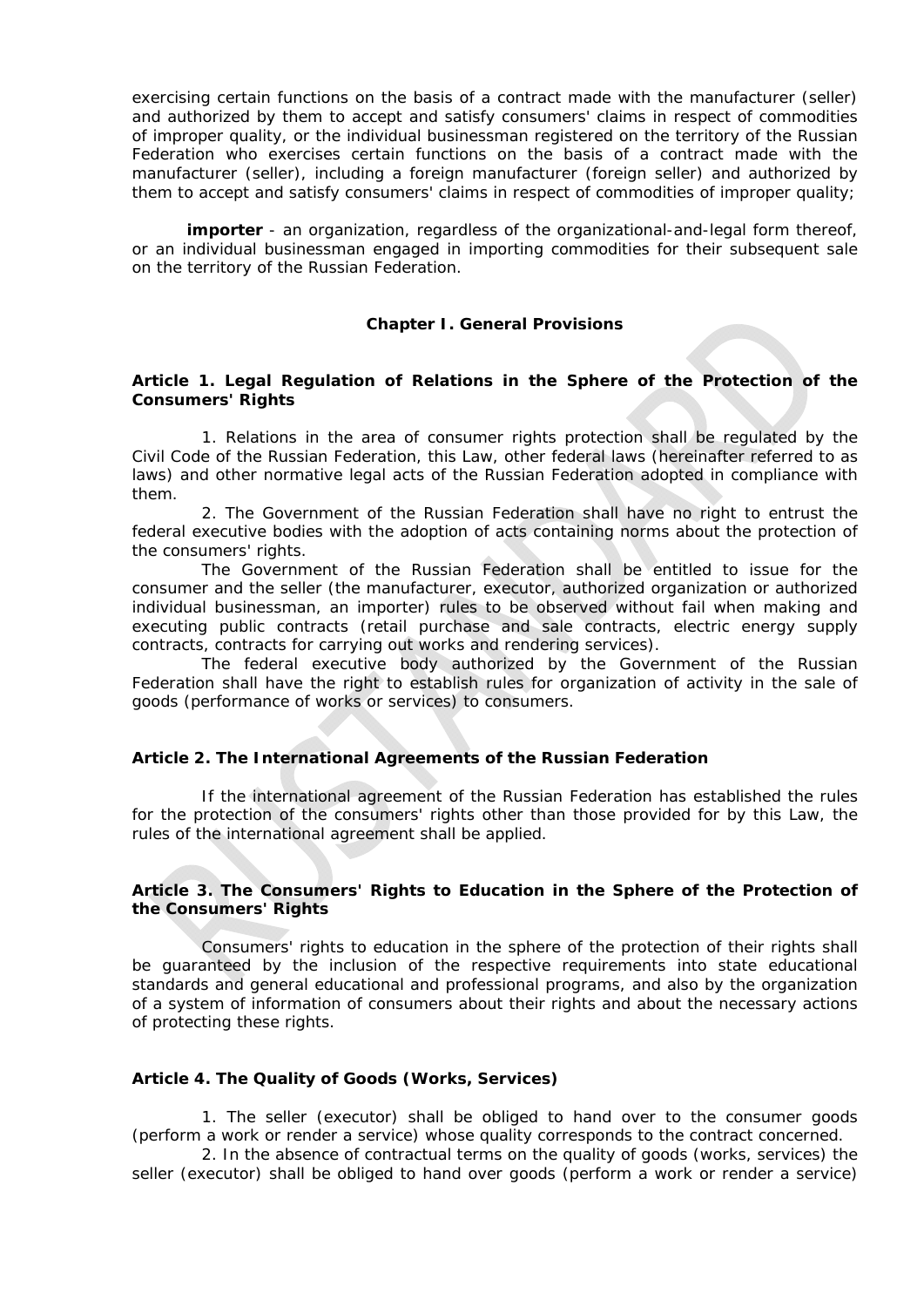conforming to the usual requirements and suitable for the purposes for which goods of this kind (works, services) are usually used.

3. If during the conclusion of a contract the seller (executor) was informed by the consumer about the concrete purposes of acquiring goods (performing a work or rendering a service), the seller (executor) shall be obliged to turn over goods (perform a work or render a service) suitable for use in keeping with these purposes.

4. If goods have been sold per sample and/or according to their description, the seller shall be obliged to hand over goods corresponding to the sample and/or the description.

5. If under the laws or under a procedure established by the laws mandatory requirements are provided for the quality of goods (works, services), the seller (executor) shall be obliged to hand over to the consumer goods (perform work or render service) that correspond to these requirements.

# **Article 5. The Rights and Duties of the Manufacturer (Executor or Seller) in Respect of Fixing the Service Life or the Working Life of Goods (Works), and also the Guarantee Period of Goods (Works)**

1. The manufacturer (executor) shall have the right to fix the service life for goods (works) intended for long use. During this period the manufacturer (executor) shall undertake to enable the consumer to use goods (works) according to their purpose and shall bear liability for the substantial shortcomings which have made their appearance on the basis of Item 6 of Article 19 and Item 6 of Article 29 of this Law.

2. The manufacturer (executor) shall be obliged to fix the service life of goods (works) intended for long use, including components (details, units and items), which upon the expiry of a definite period may present danger for the consumer's life and health, cause damage to his property or the environment.

3. The service life of goods (works) may be reckoned in units of time, and also in other measurement units (kilometers, meters, and others units of measurement proceeding from the functional purpose of the goods (works, services)).

4. The manufacturer (executor) shall be obliged to fix the durability for foodstuffs, perfumes and cosmetics, medicines, household chemical goods, and other similar goods (works), a period, on the expiry of which goods (works) are deemed to be unsuitable for use according to their purpose.

5. It shall be forbidden to sell goods (perform works) upon the expiry of the fixed working life, and also goods (perform works), on which the working life should be fixed, but it has not been fixed.

6. The manufacturer (executor) shall have the right to fix a guarantee period, during which in case of the discovery of goods (works) of shortcomings the manufacturer (executor), seller, authorized organization or authorized individual businessman, and the importer shall be obliged to satisfy the claims, established by Articles 18 and 29 of this Law.

The manufacturer shall be entitled to assume an obligation in respect of defects of a commodity detected upon the expiry of the warranty period established by him (an additional commitment).

The contents of the manufacturer's additional commitment, the duration of such commitment and procedure for the exercise of consumer rights under such obligation shall be determined by the manufacturer.

7. The purchaser shall be entitled to fix the warranty period in respect of a commodity, if it is not fixed by the manufacturer.

The seller shall be entitled to assume an obligation in respect of a commodity's defects detected upon the expiry of the warranty period fixed by the manufacturer (an additional commitment).

The contents of the seller's additional commitment, duration of such commitment and the procedure for the exercise of consumer rights under such commitment shall be determined by a contract made by the consumer and the seller.

8. The manufacturer (seller) shall be held responsible for a commodity's defects detected within the duration of an additional commitment in compliance with Paragraph Two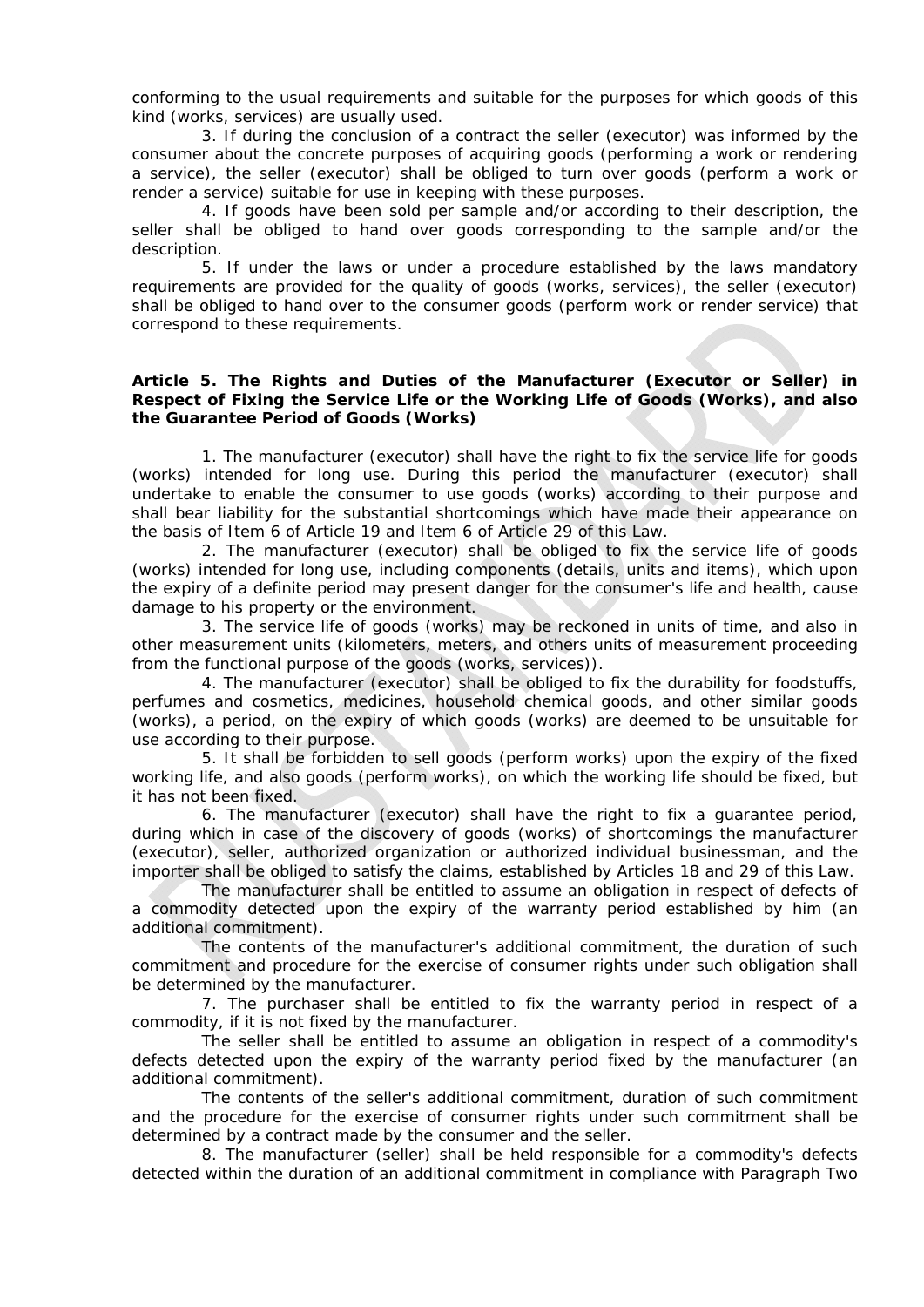of Item 6 of Article 18 of this Law and upon the expiry of the duration of the additional commitment in compliance with Item 5 of Article 19 of this Law.

## **Article 6. The Duty of the Manufacturer to Provide the Possibility for the Repair and Technical Service of Goods**

The manufacturer shall be obliged to provide the possibility for the use of goods during their service life. For this purpose the manufactures shall provide the repair and technical service of goods, and also ensure the output and delivery of spare parts in the volume and assortment, needed for the repair and technical service during the time of production of goods, to trading and repair organizations. After goods are phased out, their repair and technical service shall be ensured during the service life of these goods. If such service life is not indicated, the repair and technical service of goods shall be ensured during ten years since the day of the transfer of goods to the consumer.

# **Article 7. The Right of the Consumer to the Safety of Goods (Works, Services)**

1. The consumer shall have the right to acquire safe goods (works, services) under the usual conditions of their use, storage, transportation and utilization. These goods shall be safe for his life and health, protect the environment and shall not inflict damage on his property. The requirements that shall ensure the safety of goods (works, services) for the consumer's life and health, and for the environment, and also ensure the prevention of damage to be caused to his property, shall be obligatory and prescribed by law or under a procedure established by law.

2. The manufacturer (executor) shall be obliged to provide the safety of goods (works) during the fixed service or working life of goods (works).

If in conformity with Item 1 of Article 5 of this Law the manufacturer (executor) has not fixed the service life for his goods (works), he shall be obliged to ensure the safety of these goods (works) during ten years since the day when these goods (works) were handed over to the consumer.

Injury caused to the consumer's life or health or damage inflicted on his property due to the absence of safety of goods (works) shall be compensated pursuant to Article 14 of this Law.

3. If it is necessary to observe special rules (hereinafter referred to as rules) for the safe use of goods (works, services), their storage, transportation and utilization, the manufacturer (executor) shall be obliged to indicate these rules in the documents that accompany goods (works, services) in labels, marking or in any other way, while the seller (executor) shall be obliged to bring these rules to the notice of the consumer.

4. If in respect of goods (works, services) there have been established be law or under a procedure established by law, compulsory provisions providing for their being safe for a consumer's life and health, and the environment and precluding the infliction of harm to consumer's property, the compliance of the goods (works, services) with the said provisions shall be subject to confirmation under a procedure established by law and other legal acts.

It is prohibited to sell goods (perform works, provide services) including imported goods (works, services) without information on the compulsory confirmation of their being in compliance with the provisions specified under Item 1 of the present article.

5. If it has been found out that while observing the set rules for the use, storage or transportation of goods (works) by the consumer these goods inflict or may inflict injury to his life and health and damage on his property and the environment, the manufacturer (executor, seller) shall be obliged to stop their production or sale forthwith before the removal of the causes of injury and damage, and, whenever necessary, shall take measures of withdrawing them from trade turnover and recall them from the consumer or consumers.

If it is impermissible to remove the causes of injury or damage, the manufacturer (executor) shall be obliged to phase-out such goods (works, services). Should the manufacturer (executor) fail to discharge this duty, the authorized federal executive body in charge of control (supervision) in the area of consumer rights protection shall take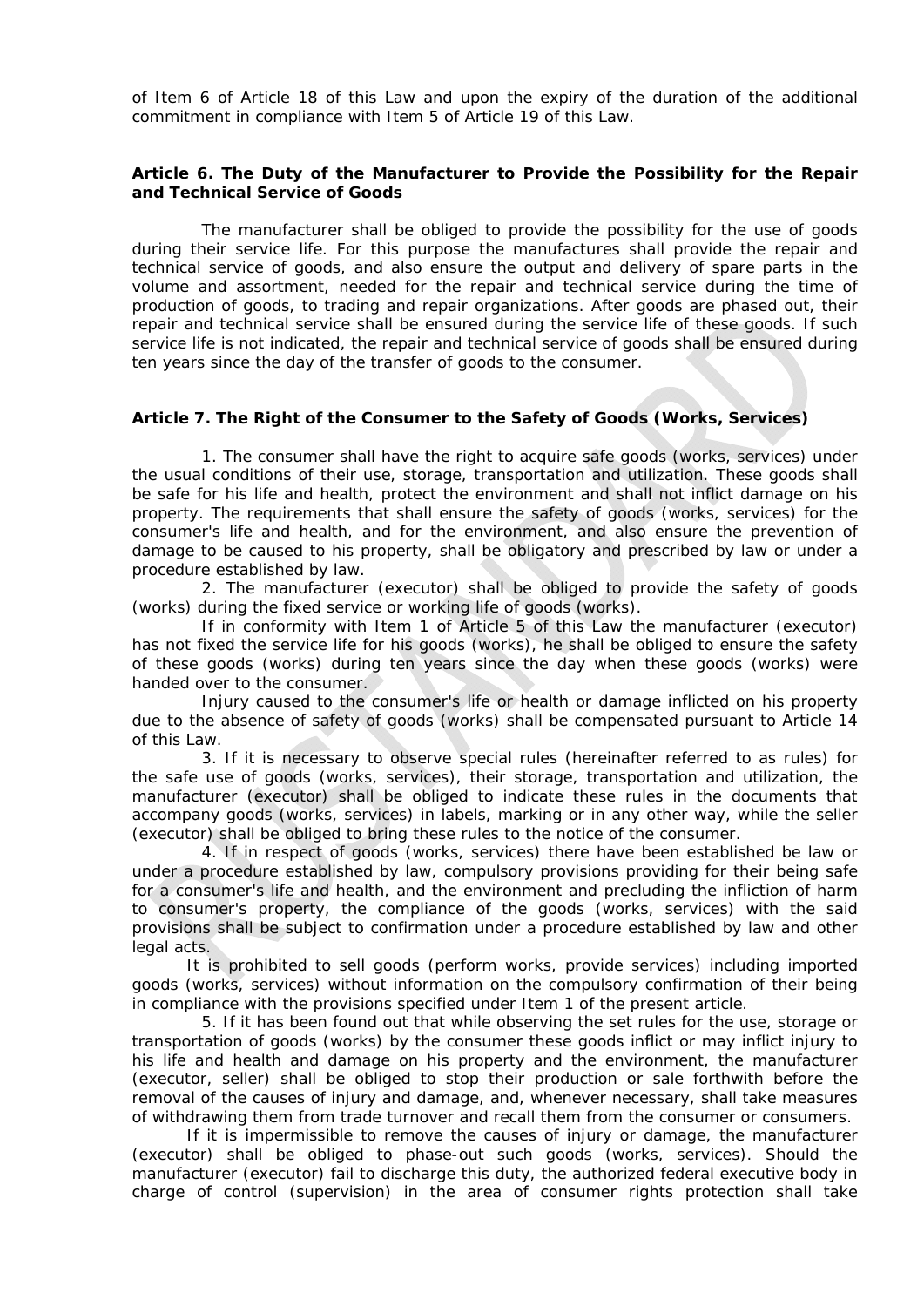measures aimed at the withdrawal of such commodity (work or service) from the domestic market and (or) from the consumer or consumers in the procedure established by the laws of the Russian Federation.

Losses caused to the consumer due to the recall of goods (works, services) shall be compensated by the manufacturer (executor) if full measure.

6. Abolished

## **Article 8. The Right of the Consumer to be Informed about the Manufacturer (Executor or Seller) and about Goods (Works, Services)**

1. The consumer shall have the right to demand essential and reliable information about the manufacturer (executor or seller), the conditions of his work and the goods (works, services) he sells.

2. Information, referred to in Item 1 of this Article, shall be brought to the notice of consumers in a clear and accessible form when they conclude contracts of sale and performing works (rendering services) by methods accepted in particular spheres of servicing consumers in the Russian language, and in addition, at the discretion of the manufacturer (executor or seller), in the state languages of the subjects of the Russian Federation and the native languages of the peoples of the Russian Federation.

# **Article 9. Information About the Manufacturer (Executor or Seller)**

1. The manufacturer (executor or seller) shall be obliged to bring to the notice of the consumer the firm's name or the simple name of his organization, the place of its location (address) and the mode of its work. The seller (executor) shall put said information on its signboard.

The manufacturer (executor or seller), who is an individual entrepreneur, shall be obliged to submit to the consumer information about state registration and the name of the body that has registered him.

2. If the type of activity carried out by the manufacturer (executor, seller) is subject to licensing and/or the executor has state accreditation, then the consumer must be informed about the type of activity of the manufacturer (executor, seller), the number of the licence and/or the number of the certificate on the state registration, the periods of validity of such a licence and/or certificate and also information about the body that has issued the licence or certificate.

3. Information, provided for by Items 1 and 2 of this Article, shall also be brought to the notice of consumers during the trade, everyday and other services of consumers in temporary premises, at fairs, from stalls and in other cases, if trade, everyday and other services of consumers are carried on outside the permanent place of location of the seller (executor).

# **Article 10. Information About Goods (Works, Services)**

1. The manufacturer (executor or seller) shall be obliged to submit on time to the consumer the necessary and reliable information about goods (works, services) that makes possible a proper choice of them. As regards particular types of goods (works, services), the list and methods of bringing information to the notice of consumers shall be established by the Government of the Russian Federation.

2. Information about goods (works, services) shall contain the following:

the denomination of the technical specification or other designation established by the laws of the Russian Federation on technological regulation and showing the obligatory confirmation of a commodity's conformity;

data on the basic consumer properties of goods (works, services); as for foodstuffs, information about their composition (including the denominations of the food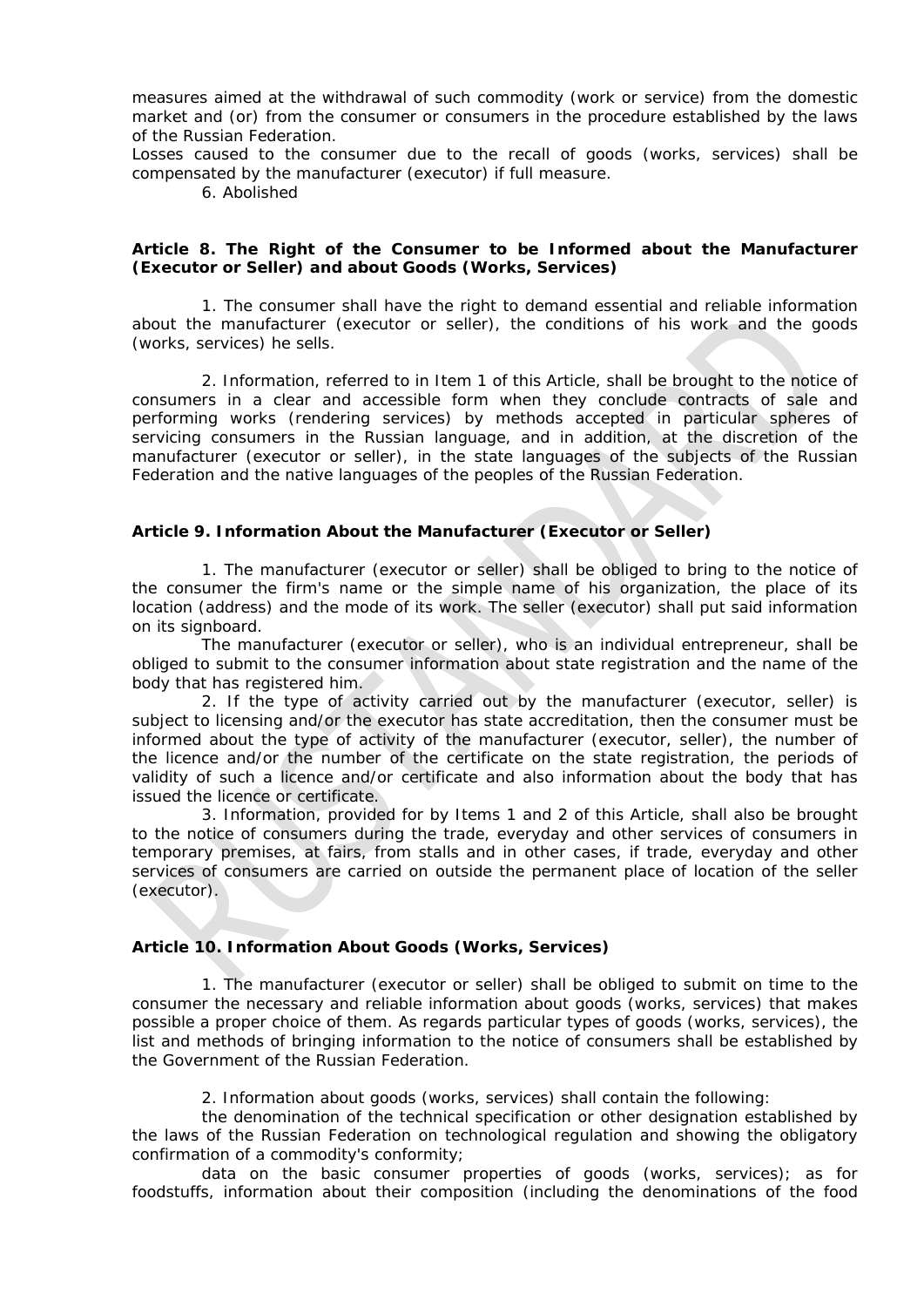additives used in the course of making foodstuffs, of biologically active additives, information on the presence in foodstuffs of components produced with the use of organisms modified by genetic engineering, in the event that the content of the said organisms in such component exceeds nine tenths per cent), on food value, purpose, conditions of use and storage of foodstuffs, on the ways of cooking ready-made dishes, on the weight (volume), date and place of manufacture, packing (parceling) of foodstuffs, as well as data on counter indications to their consumption in the case of certain diseases. The list of commodities (works and services), information on which should contain counter indications to their application in certain diseases, shall be endorsed by the Government of the Russian Federation;

the price thereof in rubles and the conditions of purchasing commodities (works and services), including in case of the granting of a credit, the size of the credit, the full amount payable by the consumer and the schedule for redeeming that amount;

the guarantee period, if it has been set;

the rules and conditions of effective and safe use of goods (works, services);

information on the energy efficiency of commodities for which the requirement of the presence of such information is specified in the legislation on energy saving and improvement of energy efficiency;

the service or working life of goods (works), fixed in accordance with this Law, and also information about the consumer's requisite actions upon the expiry of said periods of time and possible consequences in case of default of such actions, if goods (works) present danger for the life, health and property of the consumer upon the expiry of said periods of time or become unsuitable for the use according to their designation;

address (location), firm name (name) of the manufacturer (performer, seller), authorized organization or authorized individual businessman, importer;

information on compulsory confirmation of the goods' (works', services') compliance specified under Item 4 Article 7 of the present Law;

information about the rules of sale of goods (performance of works and rendering of services);

reference to a specific person who is going to perform the work (provide the service) and information about the person if it is of significance given the nature of the work (service);

reference to the use of soundtrack in the provision of entertainment services by music performers.

If goods bought by the consumer has already been in use or a shortcoming (shortcomings) has been removed, the consumer shall be supplied with information about this.

3. Information, provided for by Item 2 of this Articles, shall be brought to the notice of consumers in technical documents appended to goods (works, services), in labels, marking or in any other way, accepted for individual goods (works, services). Information on the compulsory confirmation of goods' (works', services') conformity shall be presented in the procedure and ways that are established by the laws of the Russian Federation on technological regulation and shall include data on the number of the document proving such conformity, on the validity term thereof and on the organization that issued it.

# **Article 11. The Routine of Work of the Seller (Executor)**

1. The routine of work of state-owned and municipal trade organizations and everyday services of consumers shall be instituted by decision of the executive bodies of the Russian Federation and the local self-government bodies.

2. The routine of work of the organizations which carry out activity in the trade and domestic services of consumers and which are not referred to in Item 1 of this Article, and also that of individual businessmen shall be established by them independently.

3. The routine of work of the seller (executor) shall be brought to the notice of consumers and shall correspond to the established one.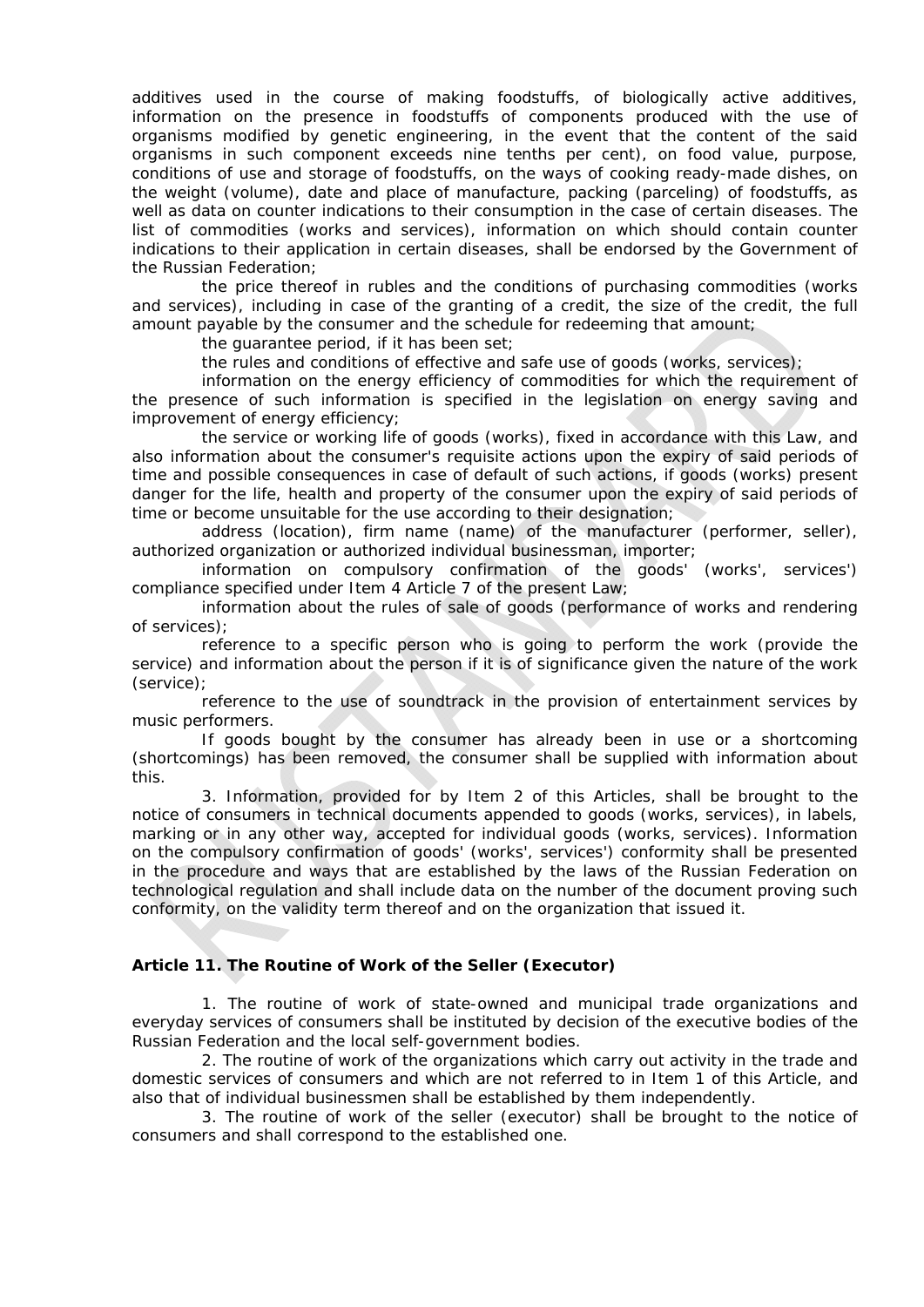## **Article 12. The Liability of the Manufacturer (Executor or Seller) for Improper Information about Goods (Works, Services)**

1. Should the consumer have not been granted an opportunity to immediately obtain, when concluding a contract, information on the goods (works, services), he shall be entitled to claim damages from the seller (contractor) for harm inflicted by the unjustifiable refusal to enter into contract and, if contract has been entered into, to refuse to execute it within a reasonable term and claim the refund of the amount paid for the goods and claim damages otherwise.

In the event of refusal to execute the contract the consumer must return the goods (the result of the work, service if possible, given the nature thereof) to the seller (contractor).

2. A seller (contractor) who has not provided full and reliable information to the buyer on the goods (works, services) shall be liable under Items 1 - 4 Article 18 or Item 1 Article 29 of the present Law for the flaws of the goods (works, services) that have occurred since they were transferred to the consumer as a result of the consumer lacking such information.

3. Should harm be inflicted to a consumer's life, health and property resulting from a default on the provision of full and reliable information to the consumer about the goods (works, services), the consumer shall be entitled to claim damages for such harm in accordance with the procedure provided in Article 14 of the present Law, including full compensation of the losses inflicted to natural objects owned (possessed) by the consumer.

4. In the consideration of the claims of the consumer for the compensation of the losses caused by unreliable or insufficiently full information about goods (works, services), it is necessary to proceed from the assumption that the consumer has no special knowledge about the properties and characteristics of goods (works, services).

## **Article 13. The Liability of the Manufacturer (Executor, Seller, Authorized Organization or Authorized Individual Businessman, Importer) for Breaking the Rights of Consumers**

1. The manufacturer (executor, seller, authorized organization or authorized individual businessman, importer) shall bear the liability stipulated by law or contracts for breaking the rights of consumers.

2. Except as otherwise provided by law, losses inflicted to the consumer shall be reimbursed for in full on top of the forfeit money (penalty) established by law or contract.

3. Payment of a penalty (penal interest) and compensation of losses shall not absolve the manufacturer (executor, seller, authorized organization or authorized individual businessman, importer) from his obligation in kind to the consumer.

4. The manufacturer (executor, seller, authorized organization or authorized individual businessman, importer) shall be released from liability for default of his obligations or for improper discharge of the obligations, if he proves that the non-fulfillment of these obligations or their improper fulfillment occurred due to force majeure, and also due to other circumstances, envisaged by Law.

5. The claims of the consumer for the payment of the penalty (penal interest), provided for by Law or the respective contract, shall be satisfied by the manufacturer (executor, seller, authorized organization or authorized individual businessman, importer) on a voluntary basis.

6. When a court satisfies the consumer's claims, stipulated by the Law, the court shall recover from the manufacturer (executor, seller, authorized organization or authorized individual businessman, importer) a fine for his failure to satisfy voluntarily the consumer's claims in the amount of fifty per cent of the sum of the fine imposed by the court in favour of the consumer.

If public associations of consumers (or their unions) or self-government bodies act in defence of the rights of the consumer, 50 per cent of the exacted fine shall be remitted to the said associations or unions and bodies.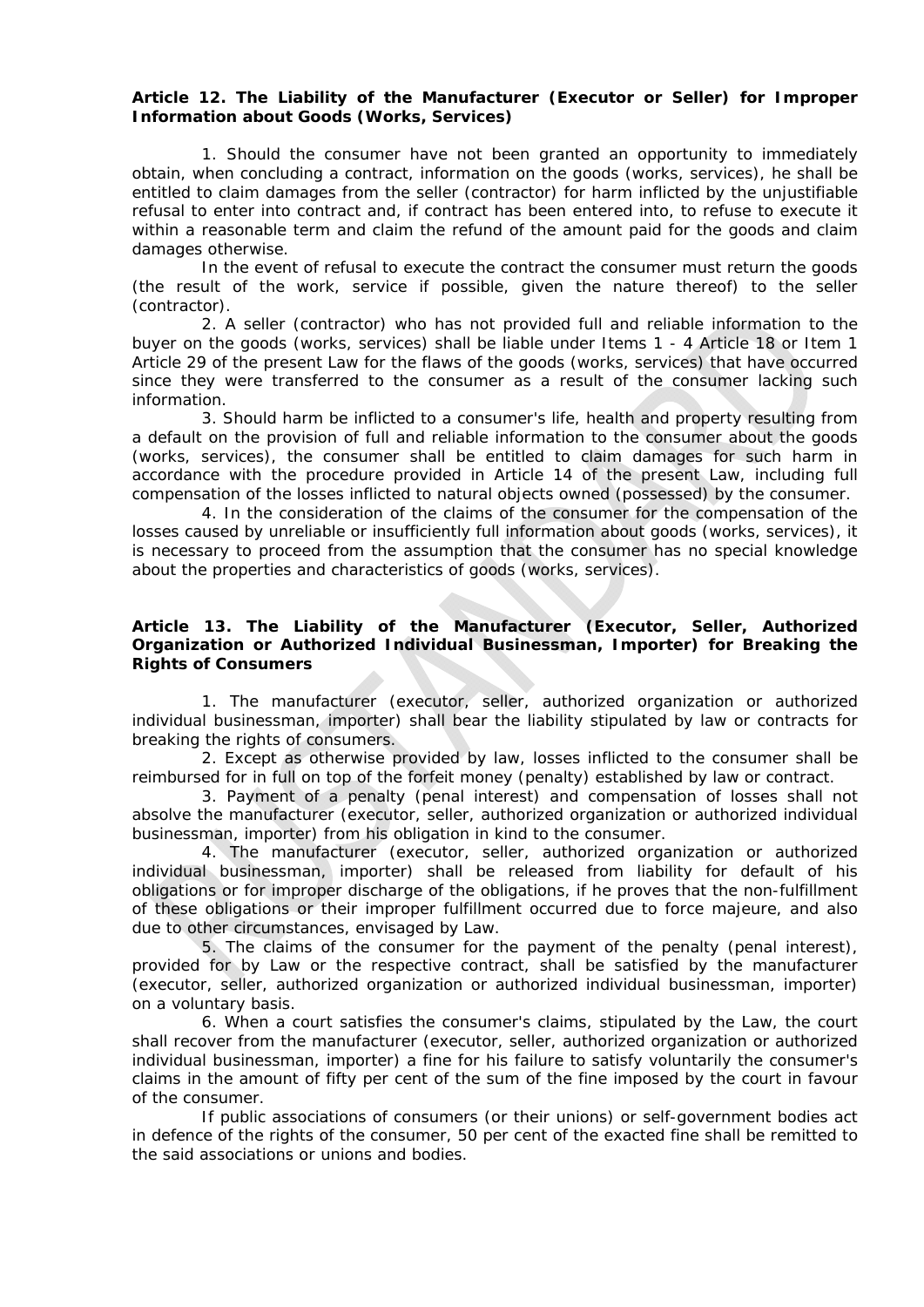## **Article 14. Property Accountability for the Harm Caused due to the Defects of Goods (Works, Services)**

1. The harm caused to the life, health or property of the consumer owing to constructive, production, recipe or other shortcomings of goods (works, services) shall be liable to full compensation.

2. The right to claim compensation for the harm caused due to the shortcomings of goods (works, services) shall be recognized for any victim, regardless of the fact whether he has maintained contractual relations with the seller (executor) or not.

3. The harm caused to the life, health or property of the consumer shall be compensated, if this harm has been inflicted during the fixed service or working life of goods (works).

If a life-span or best-before-date is to be set for goods (result of work) under Items 2, 4 Article 5 of the present Law, but has not in fact been set or the consumer has not been provided with full and reliable information on the life-span or best-before-date or the consumer has not been informed of the necessary actions upon the expiration of the lifespan or best-before-date and the possible consequences if the said actions are not performed or the goods (result of work) are a life and health hazard upon the expiration of these terms, damages shall be payable irrespective of the time when harm is inflicted.

If in accordance with Item 1 of Article 5 of this Law the maker (executor) has not fixed for goods (works) a service life, the harm shall be compensated in case of its infliction during 10 years since the day of the transfer of goods (works) to the customer, and if it is impossible to ascertain the day of the transfer, the harm shall be compensated since the date of the manufacture of goods (the complete performance of the work).

The harm caused by the defects of goods shall be compensated by the seller or the manufacturer of these goods at the option of the victim.

The harm caused by the shortcomings of a work or service shall be compensated by the executor.

4. The maker (executor) shall be liable for the harm caused to the life, health or property of the consumer in connection with the use of materials, equipment, instruments and other means necessary for the production of goods (the performance of works or the rendering of services), regardless of the fact whether the level of scientific and technical knowledge has made it possible to reveal their special properties or not.

5. The maker (executor or seller) shall be absolved from liability, if he proves that harm has been inflicted due to force majeure or the breach by the customer of the set rules for the use, storage or transportation of goods (works, services).

# **Article 15. Compensation of Moral Harm**

The moral harm caused to the consumer by infringing the rights of the consumer by the manufacturer (executor, seller, authorized organization or authorized individual businessman, importer) if these rights are stipulated by the laws and legal acts of the Russian Federation which regulate relations in the sphere of the protection of the consumers' rights, shall be subject to compensation by the inflictor of the harm through his fault. The amount of compensation of moral harm shall be estimated by a court of law and does not depend on the amount of damages for property damage.

Moral harm shall be indemnified, regardless of the compensation of property damage and the losses incurred by the consumer.

## **Article 16. Invalidity of the Contractual Terms Infringing on the Consumer's Rights**

1. The contractual terms which infringe on the consumer's rights as compared with the rules, set by the laws and other legal acts of the Russian Federation in the field of protecting the rights of consumers shall be recognized as invalid.

If the execution of the contract that infringes on the rights of the consumer has resulted in his losses, the latter shall be fully indemnified by the manufacturer (executor or seller).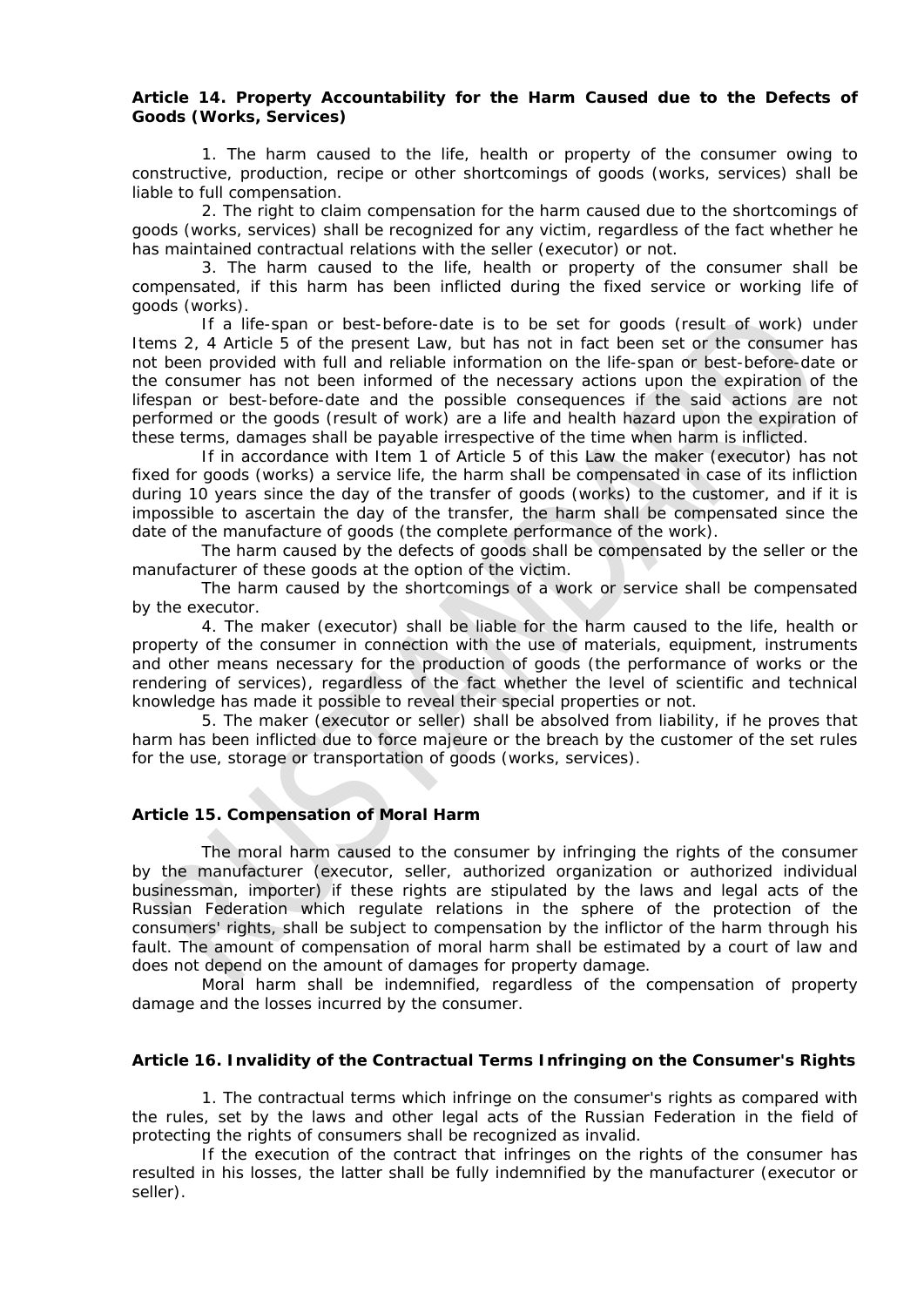2. It shall be forbidden to condition the acquisition of some goods (works, services) by the obligatory acquisition of other goods (works, services). The losses caused to the customer owing to the breach of his right to a fine choice of goods (works, services) shall be fully compensated by the seller (executor).

It shall be forbidden to make conditional the satisfaction of consumers' claims advanced within the warranty period upon terms that are not connected with defects of commodities (works or services).

3. Without the consent of the consumer the seller (contractor) is not entitled to perform additional works, services for a fee. The consumer shall be entitled to decline to pay for such works (services) and if they have been paid for the consumer shall be entitled to claim from the seller (contractor) refund of the amount so paid.

## **Article 17. Judicial Protection of the Rights of Consumers**

1. The rights of consumers shall be protected by a court of law.

2. Claims for the protection of consumer rights may be made at the claimant's choice with a court at the place:

of location of the organization or, if the respondent is an individual businessman, of his/her residence;

of the claimant's residence or stay;

of making or executing a contract.

Where a claim made against an organization results from the activities of a branch or representative office thereof, it may be filed with a court at the location of the branch or representative office thereof.

3. Consumers in respect of claims connected with violations of their rights, as well as the authorized federal executive body in charge of control (supervision) in the area of consumer rights' protection (territorial bodies thereof), as well as other federal executive bodies exercising the functions of control and supervision in the area of consumer rights protection and safety of goods (works and services) (territorial bodies thereof), local selfgovernment bodies, public consumer societies (their associations and unions) in respect of claims raised in the interests of a consumer, a group of consumers, an indefinite circle of consumers, shall be relieved of paying state duty in compliance with the laws of the Russian Federation on taxes and fees.

## **Chapter II. Protection of the Consumers' Rights in Case of Sale of Goods to Customers**

#### **Article 18. The Rights of a Consumer in Case of Discovery of Defects in a Commodity**

1. If defects are discovered in a commodity which have not been mentioned by the seller, then the consumer may choose:

to demand its replacement with a commodity of the same brand (model and/or article);

to demand its replacement with a commodity of another brand (model, article) with the relevant recalculation of the purchase price;

to demand a proportional decrease of the price;

to demand immediate gratuitous remedying of the defects of the commodity or reimbursement of the expenses on their remedying by the consumer or by a third person;

to refuse to fulfil the sale-purchase agreement and demand the return of the amount paid for the commodity. At the seller's request and at his expense, the consumer must return the defective commodity.

In so doing, the consumer may also demand full compensation for the losses caused to him owing to the sale of a commodity of improper quality. The losses shall be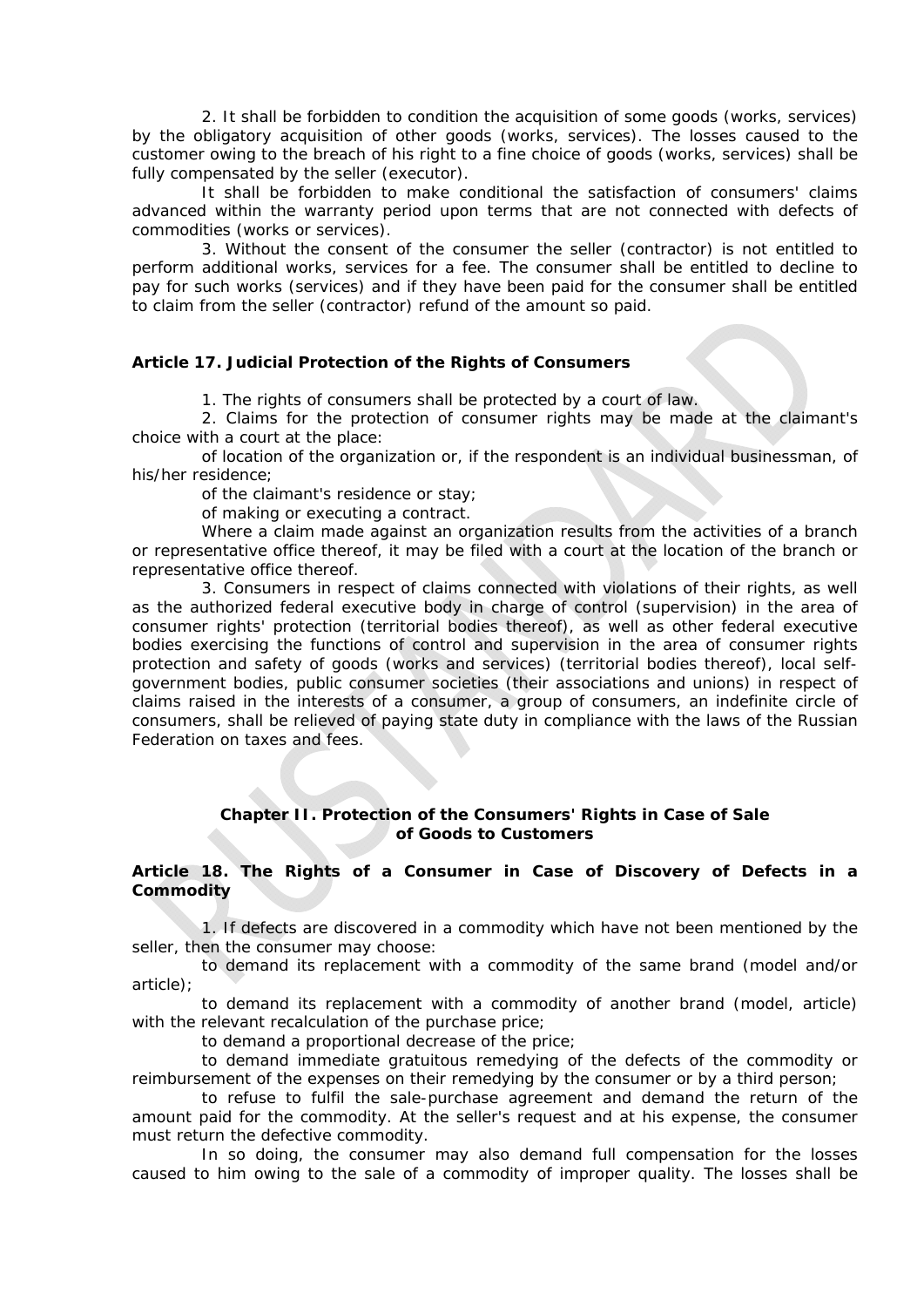compensated for within the periods established by this Law for satisfying the relevant demands of the consumer.

If any defects are found in a sophisticated commodity, then the consumer may refuse to fulfil the sale-purchase agreement and demand the return of the amount paid for such commodity or demand its replacement with a commodity of the same brand (model, article) with the relevant recalculation of the purchase price within fifteen days from the day of the transfer of the commodity to the consumer. Upon the expiry of that period, such demands shall be subject to satisfaction in one of the following cases:

discovery of an essential defect of the commodity;

violation of the periods established by this Law, for remedying the defects of the commodity;

impossibility of using the commodity during each year of the guarantee period in totality for more than thirty days owing to repeated remedying of its various defects.

The List of sophisticated goods shall be approved by the Government of the Russian Federation.

2. Claims, referred to in Item 1 of this Article, shall be made by the customer to the seller or the authorized organization, or the authorized individual businessman.

3. The customer shall have the right to make claims, referred to in the second and fifth paragraphs of Item 1 of this Article, to the manufacturer or the authorized organization, or the authorized individual businessman, or the importer.

Instead of making these demands, the consumer may return to the manufacturer or importer the commodity of improper quality and demand the return of the amount paid for it.

4. Abrogated.

5. The consumer's lacking the cashier's or commodity receipt or another document acknowledging the fact and terms of the purchase of a good shall not be deemed grounds for a failure to meet the consumer's claims.

The seller (manufacturer) or the authorized organization, or the authorized individual businessman, or the importer must accept improper-quality goods from the consumer and, if necessary, verify the quality of the goods. The consumer is entitled to take part in the verification of the quality of the goods.

If the reasons for the origin of defects of a commodity are disputed, then the seller (manufacturer), or the authorized organization or authorized individual businessman or importer must conduct an expert examination of the commodity at its or his expense. The expert examination of a commodity shall be conducted within the periods established by Articles 20, 21 and 22 of this Law for satisfying the relevant demands of the consumer. The consumer may be present at the expert examination of the commodity and, in case of disagreement with its results, dispute the opinion of such expert examination in a judicial proceeding.

Should it be established as a result of the expert examination of the goods that the flaws therein have occurred as a result of circumstances beyond the control of the seller (manufacturer), the consumer shall reimburse the seller (manufacturer) or the authorized organization, or the authorized individual businessman, or the importer for expenses incurred towards the performance of the expert examination as well as storage and transportation expenses relating thereto.

6. The seller (manufacturer) or the authorized organization, or the authorized individual businessman, or the importer shall be responsible for the flaws of goods for which no warranty period has been set if the consumer proves that the flaws occurred prior to the transfer of the good to the consumer or are due to causes that had occurred prior to that moment.

In respect of a good for which a warranty period has been set, the seller (manufacturer) or an organization performing the functions thereof under an agreement signed therewith shall be responsible for flaws unless it proves that they occurred after the transfer of the good to the consumer as a result of, the consumer's violating the rules of use, storage or transportation of the goods, the actions of third persons or force majeure.

7. Goods with a large size and goods with a weight of over five kilograms shall be delivered for their repair, price reduction, replacement and (or) return to the customer at the expense of the seller (the maker, the authorized organization, the authorized individual businessman or the importer). In the case of default on this duty, and also in the absence of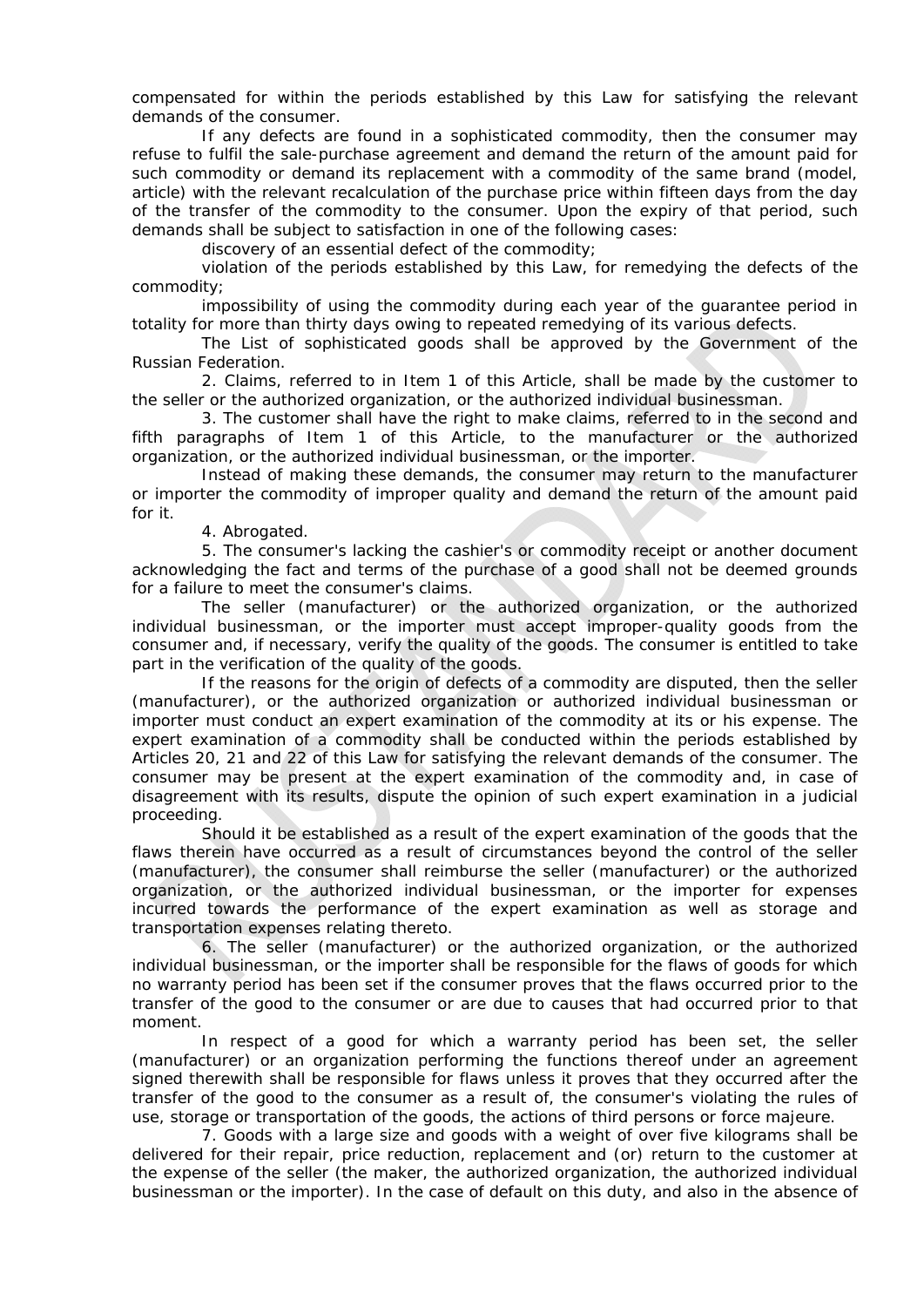the seller (the maker, the authorized organization, the authorized individual businessman or the importer) at the location of the consumer, the said goods may be delivered or returned by the consumer. In this case, the seller (the maker, the authorized organization, the authorized individual businessman or the importer) shall be obliged to reimburse the expenses of the consumer, connected with the delivery and (or) return of said goods.

# **Article 19. Time-limits for Making Claims to the Defects of Goods by the Consumer**

1. The consumer shall be entitled to present the claims specified in Article 18 of the present Law to the seller (the manufacturer, the authorized organization, the authorized individual businessman or the importer) in respect of a good's flaws, if they were discovered within the warranty period or prior to the expiration of the serviceable life thereof set by the manufacturer.

In respect of goods for which no warranty period or best before date has been set the consumer shall be entitled to present the said claims if the flaws in the goods were discovered within a reasonable term but within two years after the date when they were transferred to the consumer, unless a longer term is set by law or contract.

2. The warranty period of goods as well as the life-span thereof shall be computed from the date when the goods are transferred to the consumer, except as otherwise provided by the contract. Should it be impossible to establish the date of transfer, the term shall be computed from the date of manufacture.

For seasonal goods (footwear, clothes, etc.) the time-limits shall be reckoned since the time of the onset of the relevant season, the advent of which is determined by the subjects of the Russian Federation in the light of climatic conditions in the place of location of customers.

In case of goods being sold according to specimens, by mail and also in cases when the time of the signing of the sale contract and the time of the transfer of the good to the consumer do not coincide these terms shall be computed from the date when the goods are delivered to the consumer. If the consumer is deprived of an opportunity to use goods due to circumstances dependent on the seller (for instance, the goods need special installation, connection or assembly, and this it faulty) the warranty period shall not progress until such circumstances are eliminated by the seller. If it is impossible to determine the date of the delivery, installation, connection, assembly of goods or of the elimination of circumstances dependent on the seller due to which the consumer cannot use the good as intended, these periods shall be computed from the date when the sale contract was signed.

The service life of goods shall be determined by the period calculated since the day of the manufacture of goods, during which they are suitable for use or by the date, before the onset of which they are fit for use.

The duration of the service life of goods shall correspond to the obligatory requirements for the safety of goods.

3. Guarantee periods may be fixed for components and constituent parts of the basic commodity. Guarantee periods for components and constituent parts shall be reckoned in the same procedure that governs the guarantee period for the basic commodity.

The warranty period for the parts and components of goods shall be deemed equal to the warranty period for the basic article, except as otherwise provided by the contract. If a warranty period set under the contract for a part or component of the goods is shorter than the warranty period for the basic article the consumer shall be entitled to present claims relating to the flaws of the part or component of the good, should they be discovered within the warranty period for the basic article, except as otherwise provided by the contract.

If a longer guarantee period has been fixed for a component than the guarantee period for the basic commodity, the consumer shall have the right to make claims to the defects of goods, provided that the defects have been discovered in the component during the guarantee period for his article, regardless of the running of the guarantee period for the basic commodity.

4. The time-limits, referred to in this Article, shall be brought to the user of information about goods, submitted to him in accordance with Article 10 of this Law.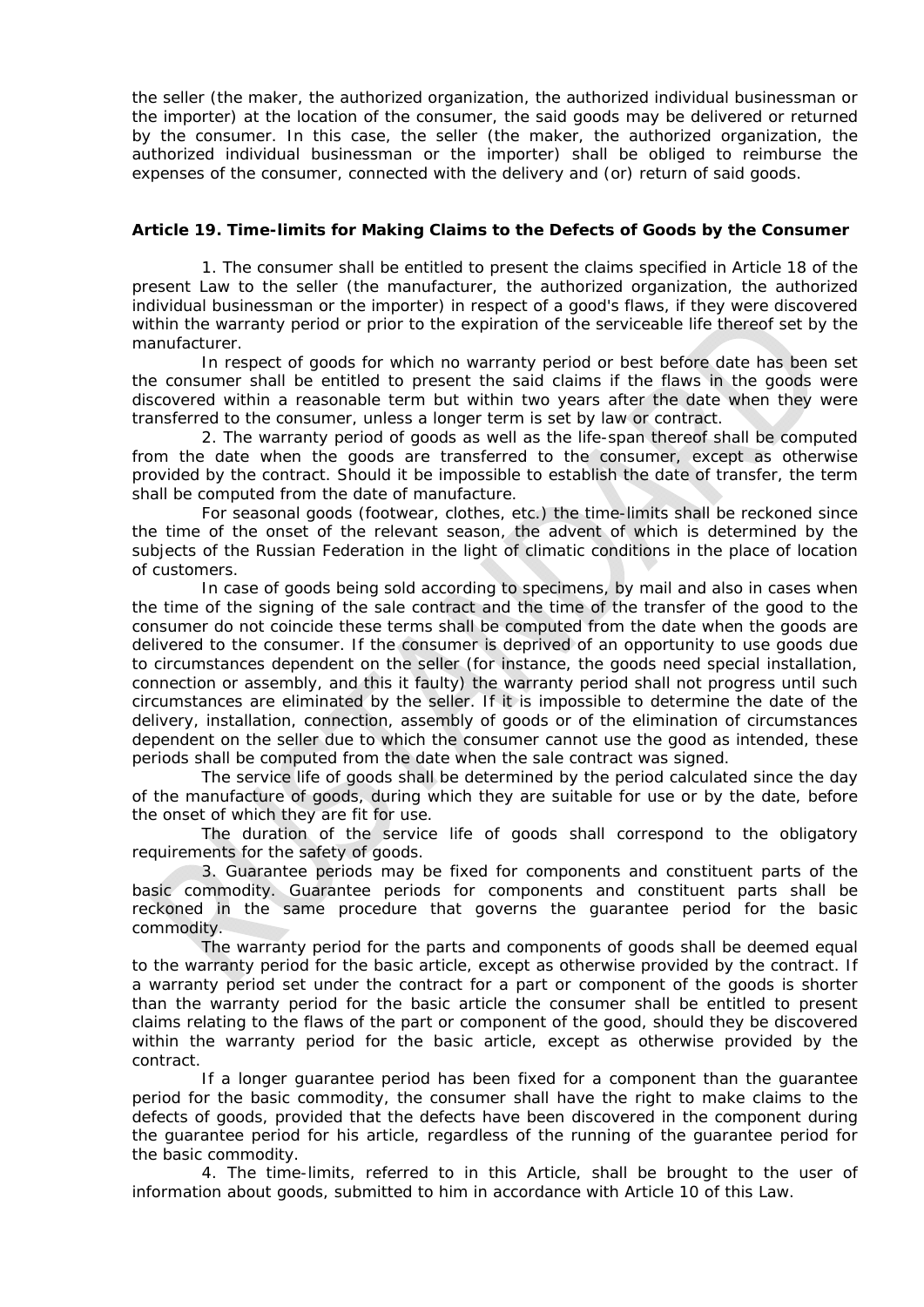5. In the event of a warranty period under a contract being less than two years and flaws in the goods being discovered after the expiration of the warranty period but within two years, the consumer shall be entitled to present claims to the seller (manufacturer) as specified in Article 18 of the present Law if he manages to prove that the flaws had occurred prior to transfer to the consumer or due to causes that had occurred prior to that moment.

6. Should significant flaws of goods be discovered, the consumer shall be entitled to present claims to the manufacturer (the authorized organization, the authorized individual businessman or the importer) for a free-of-charge elimination of such flaws, if he manages to prove that they occurred prior to the transfer of the goods to the consumer or due to causes that had occurred prior to that moment. The said claim may be presented, if the goods' flaws were discovered upon the expiration of two years after the date when the goods were transferred to the consumer, within the serviceable life set for the good or within ten years after the date when the goods were transferred to the consumer, if the serviceable life thereof has not been set. Should this claim remain unsatisfied within twenty days after being presented by the consumer or should it be impossible to eliminate the goods' flaw uncovered by the consumer, the consumer shall be entitled at his own discretion to present other claims to the manufacturer (the authorized organization, the authorized individual businessman or the importer) specified by Item 3 Article 18 of the present Law or to return the good to the manufacturer (the authorized organization, the authorized individual businessman or the importer) and to claim for refund of the amount paid.

#### **Article 20. Removal of Defects of Goods by the Manufacturer (Seller, Authorized Organization, Authorized Individual Businessman, Importer)**

1. If the period for eliminating the defects of a commodity has not been determined in written form by an agreement of the parties, such defects must be eliminated by the manufacturer (seller, authorized organization or authorized individual businessman, importer) immediately, that is within a minimum period objectively necessary for their elimination by the usually applied method. The period for eliminating the defects of a commodity determined in written form by an agreement of the parties cannot exceed fortyfive days.

If, during the elimination of defects of a commodity, it becomes evident that they will not be eliminated within the period determined by the agreement of the parties, then the parties may conclude an agreement on a new period for eliminating the defects of the commodity. In this case, the absence of spare parts (pieces, materials) or equipment necessary for eliminating the defects of a commodity, or like reasons, shall not be grounds for concluding an agreement on such new period and shall not be an exemption from the responsibility for violation of the period determined by the agreement of the parties originally.

2. In respect of durables the manufacturer, seller, or the authorized organization, or the authorized individual businessman shall be obliged to give durable commodity having the same consumer properties to the consumer within three days free of charge upon the presentation by the consumer of the said claim and to deliver them at their own expense. The list of durables which are not covered by the said claim shall be compiled by the Government of the Russian Federation.

3. If shortcomings of goods have been removed, the guarantee period for them shall be prolonged over the period during which the goods were not used. The said period shall be reckoned since the day the consumer applied with the claim on the removal of defects in goods before the day of their release after the completion of the repair. When issuing a commodity, the manufacturer (seller, authorized organization or authorized individual businessman, importer) must furnish in written form to the consumer information about the date of the application of the consumer, with a demand for eliminating the defects discovered by him, of the commodity, about the date of the transfer of the commodity by the consumer for eliminating the defects of the commodity with their description, about the use of spare parts (pieces, materials) and about the date of the issuance of the commodity to the consumer upon the termination of eliminating the defects of the commodity.

4. In cases when the flaws in goods are eliminated through replacement of a part or component of the basic article for which warranty periods have been set, a warranty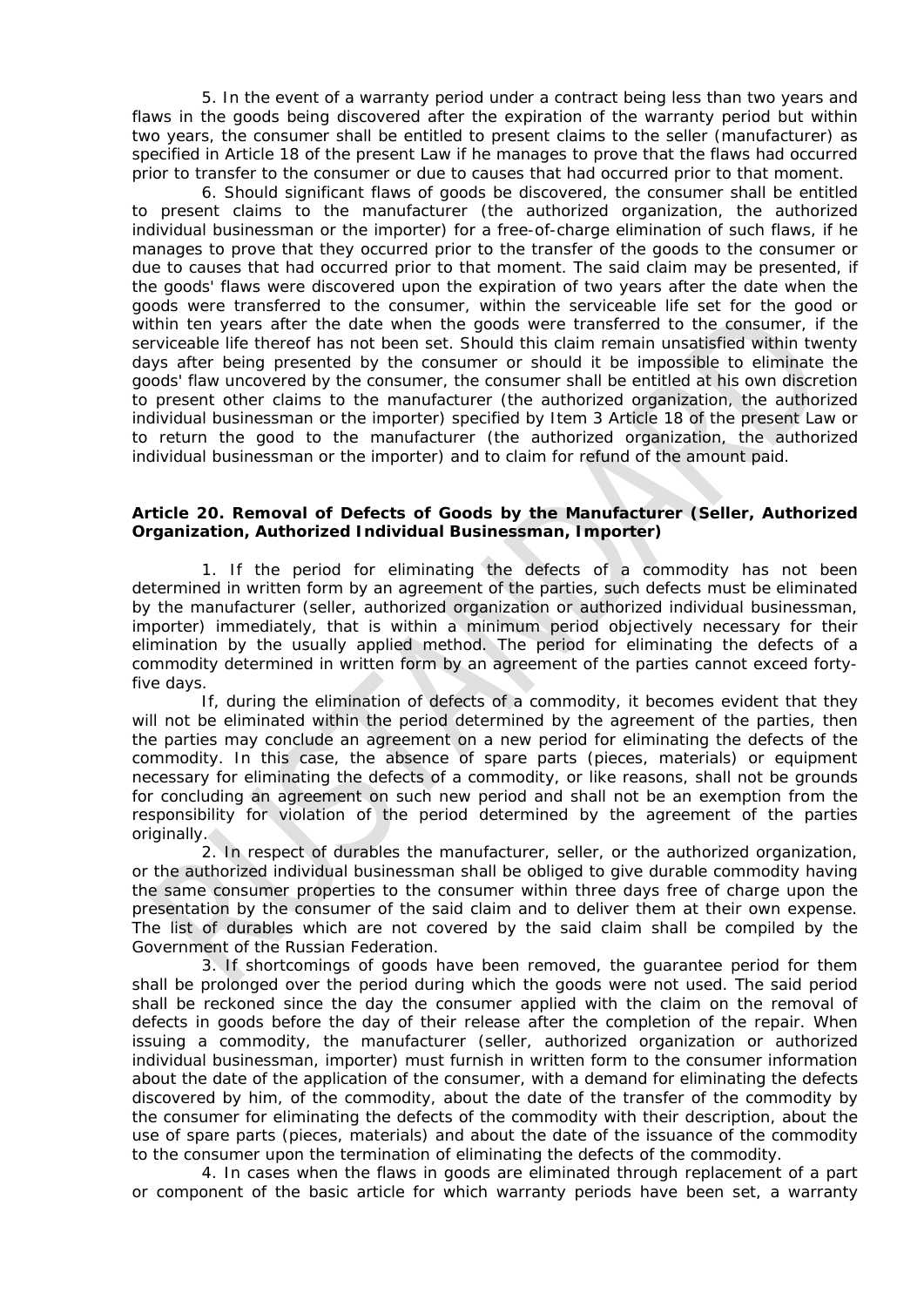period shall be set for the new part or component of the basic article of the same duration as the one for the parts and components of the basic article being replaced, except if otherwise provided by the contract, and the warranty period shall be computed from the date when the good is transferred to the consumer upon completion of the repair.

# **Article 21. Replacement of Goods of Improper Quality**

1. In the case of discovery by the consumer of defects of goods and of the presentation of a claim for the replacement of such goods, the seller (the manufacturer, the authorized organization, the authorized individual businessman or the importer) shall be obliged to replace such goods within seven days from the day of making of said claim by the consumer, and in the case of the need for an additional check of the quality of such goods by the seller (the manufacturer, the authorized organization, the authorized individual businessman or the importer) such goods shall be replaced within 20 days from presentation of the said claim.

In the absence of goods from the seller (the manufacturer, the authorized organization, the authorized individual businessman or the importer), which are needed for replacing goods at the time of making said claim, they must be replaced within one month from the day of making said claim.

For the Arctic areas and other similar regions the claim of a consumer for replacement of goods shall be satisfied upon the application of the consumer within the period needed for a regular delivery of appropriate goods to these areas when the seller (the manufacturer, the authorized organization, the authorized individual businessman or the importer) lacks goods needed for replacement of the goods on the day of making said claim.

If more than seven days are required for the replacement of commodities, the seller (the manufacturer, the authorized organization, the authorized individual businessman or the importer) shall be obliged within three days as of the date of making a claim for replacement of a commodity to provide the consumer free of charge with a durable commodity having the same consumer properties for temporary use thereof within the replacement period and to ensure the delivery thereof at its own expense. This rule shall not extend to commodities whose list is determined in compliance with Item 2 of Article 20 of this Law.

2. Goods of improper quality shall be replaced by new goods, that is, by goods that have not been in use.

In case of replacing goods the guarantee period shall be reckoned anew since the day of the transfer of the goods to the consumer.

# **Article 22. Time-Limits for Satisfying the Consumer's Particular Claims**

The claims of a consumer for the proportionate reduction of the purchase price of goods, the reimbursement of the expenses on the correction of shortcomings of goods by the consumer or by a third person, and also for the compensation of the losses caused to the consumer by the sale of a commodity of improper quality or the furnishing of improper information about a commodity shall be satisfied by the seller (the manufacturer, the authorized organization, the authorized individual businessman or the importer) within 10 days since the day of making the relevant claim.

## **Article 23. The Liability of the Seller (Manufacturer, Authorized Organization, Authorized Individual Businessman or Importer) for a Delay in the Fulfillment of the Consumer's Claims**

1. For breaking the time-limits, stipulated by Articles 20, 21 and 22 of this Law, and also for the default of the fulfillment of the claim (delay in its fulfillment) of the consumer on giving to him similar goods for the period of repair (replacement), the seller (the manufacturer, the authorized organization, the authorized individual businessman or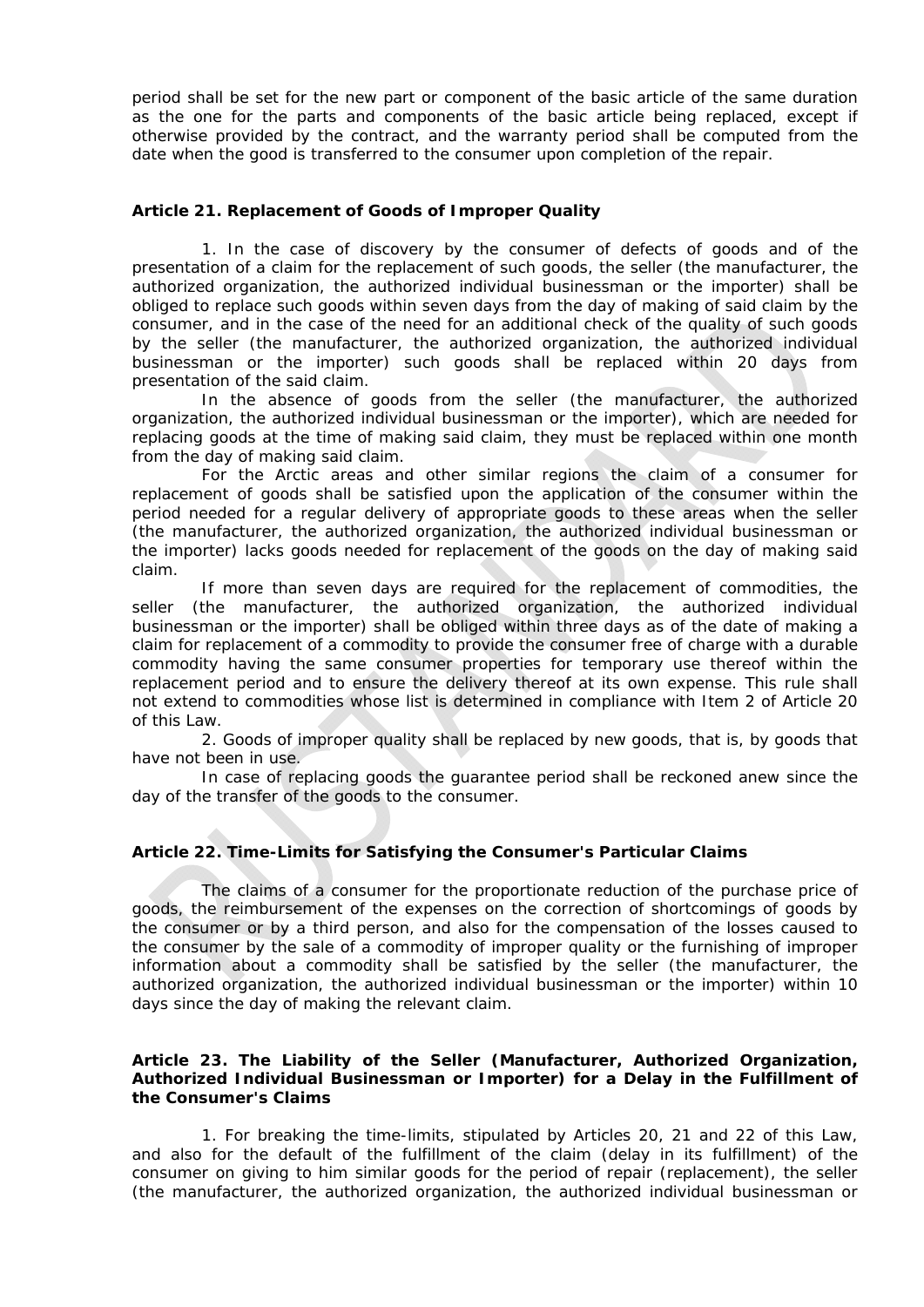the importer) that have committed such breaches shall pay to the consumer a penalty (a penal interest) for every day of delay in the amount of one per cent of the price of the goods.

The price of goods shall be determined on the basis of their price that existed in the place where the consumer's claim should have been satisfied by the seller the manufacturer, the authorized organization, the authorized individual businessman or the importer) on the day of the voluntary satisfaction of such claim or on the day when a court decision was passes, if the claim was not met voluntarily.

2. In case of default on the implementation of the consumer's claims within the time-limits, stipulated by Articles 20-22 of this Law, the consumer shall have the right to make at his choice other claims, specified by Article 18 of this Law.

## **Article 23.1. Consequences of a Violation by a Seller of the Period for the Transfer of a Prepaid Commodity to the Consumer**

1. A sale-purchase agreement stipulating the duty of the consumer to prepay a commodity, must contain a condition about the time for the transfer of the commodity to the consumer.

2. In the event that the seller that has received the prepayment amount in the size determined by the sale-purchase agreement does not fulfill the duty to transfer the commodity to the seller within the period established by such agreement, then the consumer may choose to demand:

the transfer of the paid commodity within the new period established by him;

the return of the prepayment amount for the commodity which has not been transferred by the seller.

In so doing, the consumer may demand also full compensation for the losses caused to him owing to the violation of the period established by the sale-purchase agreement, of the transfer of the prepaid commodity.

3. In the event of violation of the period established by the sale-purchase agreement, of the transfer of the prepaid commodity to the consumer, the seller shall pay him, for each day of the delay, a forfeit (penalty) at the rate of half a per cent of the prepayment amount for the commodity.

The forfeit (penalty) shall be exacted from the day when, under the sale-purchase agreement, the commodity had to be transferred to the consumer until the day of the transfer of the commodity to the consumer, or until the day of satisfying the demand of the consumer for returning him the prepaid amount.

The amount of the forfeit (penalty) exacted by the consumer cannot exceed the amount of the prepayment for the commodity.

4. The demands of the consumer for returning the amount paid for a commodity and for the full compensation for the losses, must be satisfied by the seller within ten days from the day of making the relevant demand.

5. The demands of a consumer established by Item 2 of this Article, shall not be subject to satisfaction if the seller proves that the violation of the periods for the transfer to the consumer of a prepaid commodity has taken place owing to an insuperable force or through the consumer's fault.

## **Article 24. Settlements with the Consumer in Case of the Acquisition of Goods of Improper Quality**

1. With the replacement of goods of improper quality by goods of the same brand (model and/or article) the price of these goods shall not be recalculated.

2. In case of the replacement of goods of inferior quality by goods of a different brand (model or nomenclature article), if the price of goods subject to replacement is lower than the price of goods given instead, the consumer shall make extra payment to cover the difference in prices; if the price of goods subject to replacement is higher than the price of goods given in exchange, the difference in prices shall be paid out to the consumer. The price of the goods to be replaced shall be determined as of the moment when it is replaced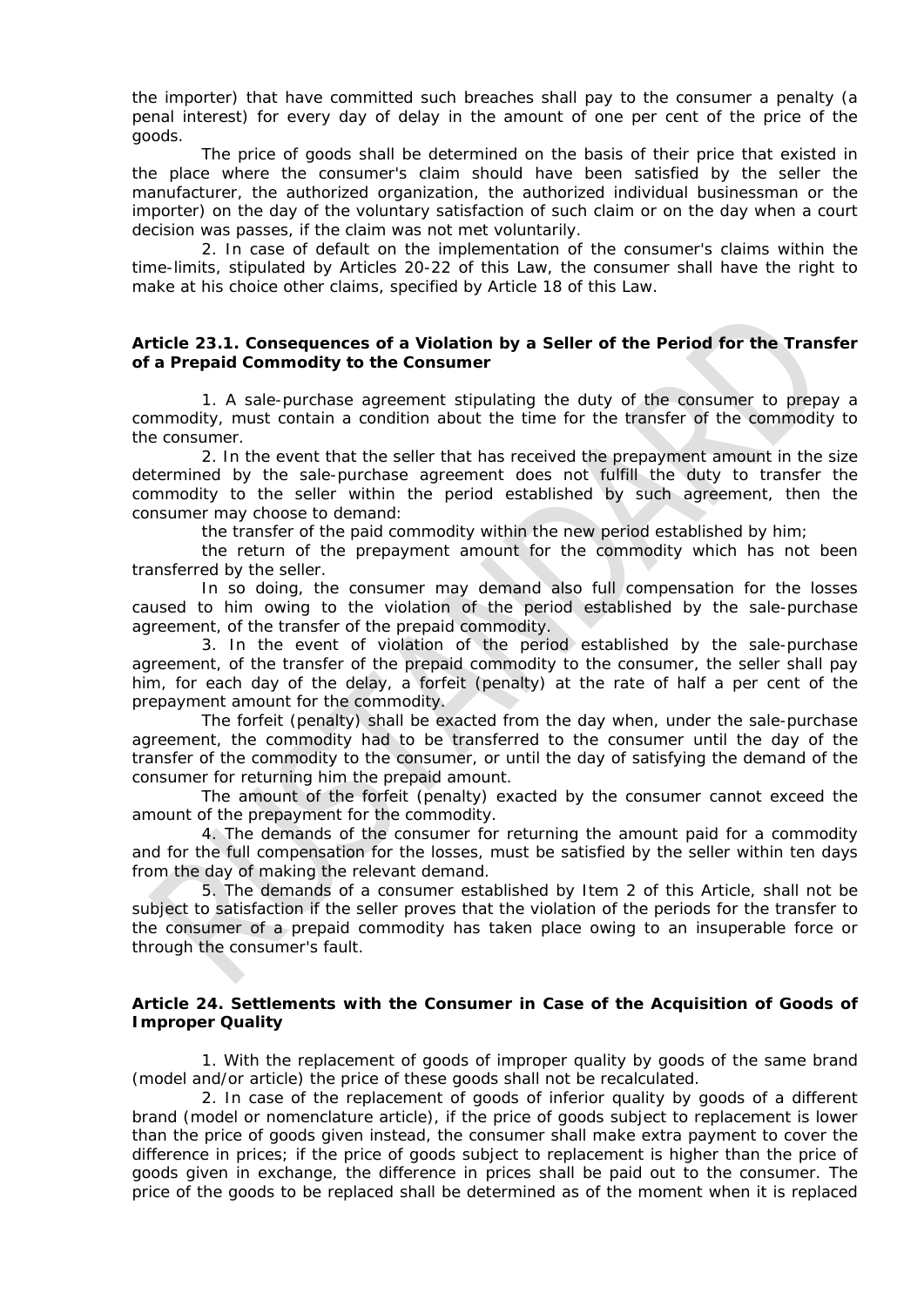and, should the consumer's claim fail to be met by the seller, the price of the goods to be replaced and the price of the goods shipped for replacement shall be determined as of the movement when the court returns the decision to have the goods replaced.

3. Should the consumer present a claim for a commensurate reduction in the purchase price of goods, the computation shall be based on the price as of the moment when the consumer demanded a discount, unless it was satisfied voluntarily, as of the moment when the court returned the decision to have the purchase price commensurably reduced.

4. When a commodity of improper quality is returned the consumer is entitled to claim for reimbursement of the difference between the contractual price of the goods and the price of respective good as of the moment when such claim is met voluntarily or, unless the claim is met voluntarily, as of the moment when the court returns its decision.

5. In the event of return of a commodity of improper quality sold on credit, the sum of money in the amount of the credit repaid by the date of return of said commodity shall be returned to the consumer, and payment for granting the credit shall be reimbursed thereto as well.

# **Article 25. The Right of the Consumer to the Exchange of Goods of Inferior Quality**

1. The consumer shall have the right to exchange non-food goods of inferior quality for similar goods belonging to the seller from whom they were bought, if said foreign have not been suited for their form, size, style, colour scheme or completeness of set.

The customer shall have the right to exchange non-food products of inferior quality during 14 days, not counting the day of their purchase.

Non-food products of proper quality shall be exchanged, if these products have not used, if their vendibility, consumer properties, seals, factory labels, and also the sale receipt, or the cash-desk ticket, or other document proving payment for the said products, have been retained. Where a consumer does not have the sale receipt, or the cash desk ticket, or other document proving payment for the commodity, it shall not make it impossible for him to make reference to testimonial evidence.

The list of goods which are not subject to exchange on the grounds, referred to in this Article, shall be endorsed by the Government of the Russian Federation.

2. If similar goods are absent in sales on the day when the customer applied to the seller, the former shall have the right to refuse to execute the contract of sale and to demand the return of the sum of money paid for said goods. The consumer's demand to return the sum of money paid for said goods shall be subject to satisfaction within three days as of the date of return of said goods.

Subject to the agreement made by the consumer and the seller, there may be stipulated the exchange of a commodity when a similar commodity comes in for sale. The seller shall be obliged to promptly inform the consumer on a similar commodity coming in for sale.

# **Article 26. Abrogated.**

# **Article 26.1. Remote Sale of Commodities**

1. A contract of remote sale may be made on the basis of a consumer's familiarization with description of a commodity by means of catalogues, folders, booklets, photographs, communication media (television, postal, radio and other means of communication) or in other ways that do not provide consumers with an opportunity familiarize themselves with a commodity or a specimen commodity when making such contract (the remote sale of commodities).

2. The seller, prior to the making such contract, must provide the consumer with information on the basic consumer properties of the commodity, on the seller's address (location), on the place of the commodity's manufacture, on the seller's (manufacturer's), full firm's name (denomination), on the price and the terms of purchasing the commodity, on the delivery, serviceable life and warranty period thereof, on the procedure for making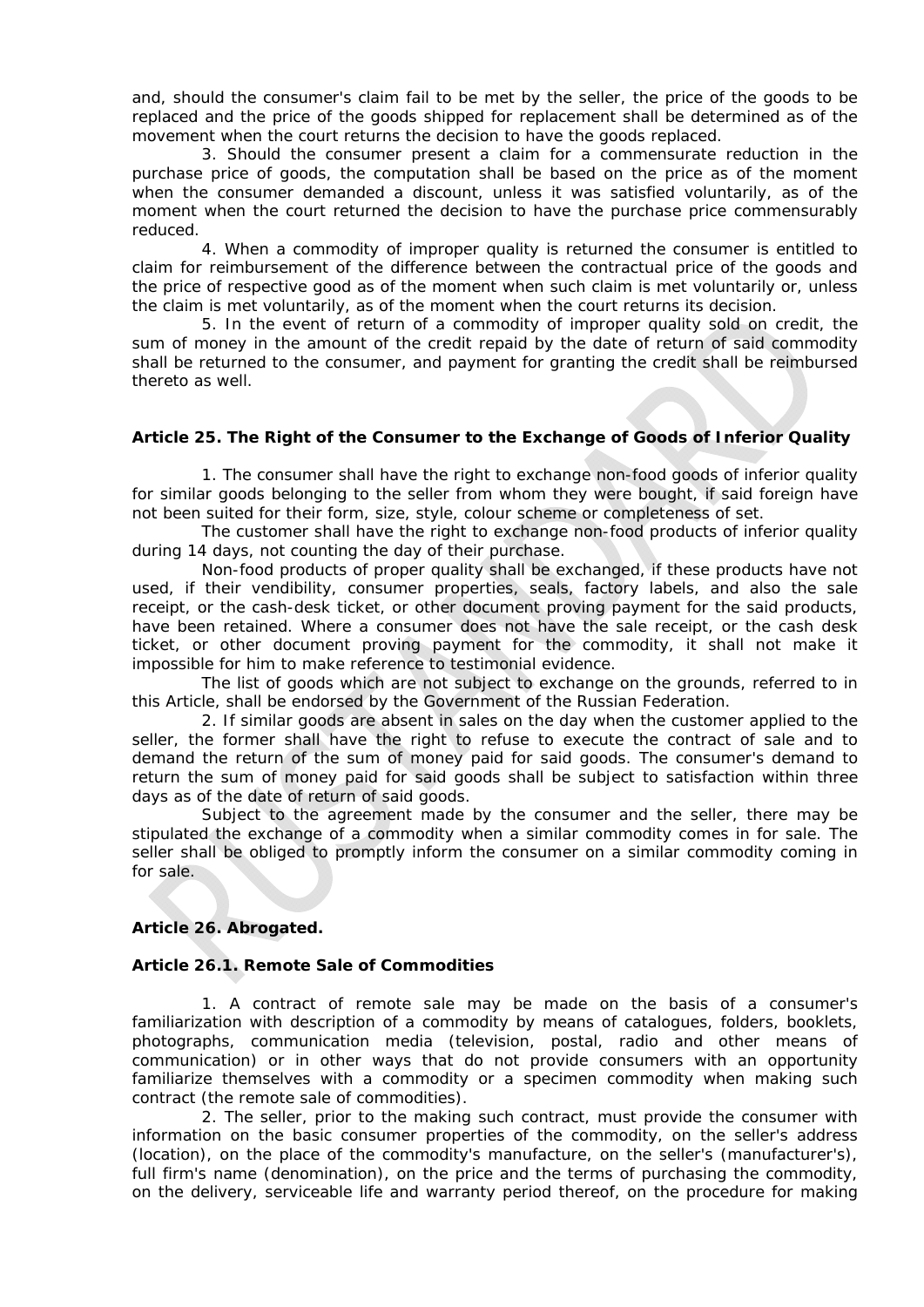payment for the commodity, as well as on the time period when the proposal to make the contract is valid.

3. The consumer at the time of a commodity's delivery must be provided with information on the commodity in writing provided for by Article 10 of this Law, as well as information on the procedure for, and terms of, the commodity's return provided for by Item 4 of this Article.

4. The consumer shall be entitled to reject the commodity at any time pending the delivery of the commodity and within seven days after the delivery thereof.

Where information on the procedure for, and the time of, the return of a commodity of proper quality is not provided in writing at the time of the commodities' delivery, the consumer shall be entitled to reject the commodity within three months as of the time of the commodity's delivery.

Commodities of proper quality may be returned, if their vendibility, consumer properties, as well as the document proving the fact and terms of purchasing said commodity, are retained. Where a consumer does not have the document proving the fact and the terms of a commodity's purchase, it shall not make impossible for him to make reference to other evidence of buying the commodity from a given seller.

A consumer shall not be entitled to reject a commodity of proper quality with specific properties, if the said commodity may be solely used by the consumer purchasing it.

In the event of a consumer's rejecting a commodity, the seller must return thereto the sum of money paid by the consumer under the contract, except for the seller's outlays on the delivery of the returned commodity from the consumer, at the latest within ten days as of the date of the consumer making the appropriate claim.

5. The effects of remote sale of a commodity of improper quality are established by the regulations provided for by Articles from 18 to 24 of this Law.

#### **Chapter III. Protection of the Consumers' Rights in Case of the Performance of Works or Rendering of Services**

#### **Article 27. Time-limits of the Performance of Works or the Rendering of Services**

1. The executor shall be obliged to perform a work or render a service within the period, fixed by the rules for the performance of particular works or the rendering individual services or by the contract for the performance of works or the provision of services. The contract for the performance of works or the provision of services may provide for the timelimit of fulfilling a work or rendering a service, unless it is stipulated, and also for the timelimit of less duration than the one, specified by the said rules.

2. The time-limit of performing a work or rendering a service may be determined by the date by which the work should be finished or the service rendered or/and by the period in which the executor should begin to perform the work or render the service.

3. In the event that the performance of work (provision of service) is being performed part-by-part (the delivery of periodicals, maintenance) within the effective term of a contract for the performance of works (provision of services) provision shall be made for appropriate dates (terms) for the completion of such works (services).

By agreement of the parties a provision can also be made in the contract for the dates of completion of specific phases of the work (interim dates).

## **Article 28. Consequences of the Violation by the Executor of the Time-limits of Performing Works or Rendering Services**

1. Should the contractor violate the terms of completion of the work (service) work (service) commencement and/or completion and/or interim work (service) completion terms - or should it become evident in the course of work (service) performance that it is not going to be completed when due, the consumer at his own discretion shall be entitled to: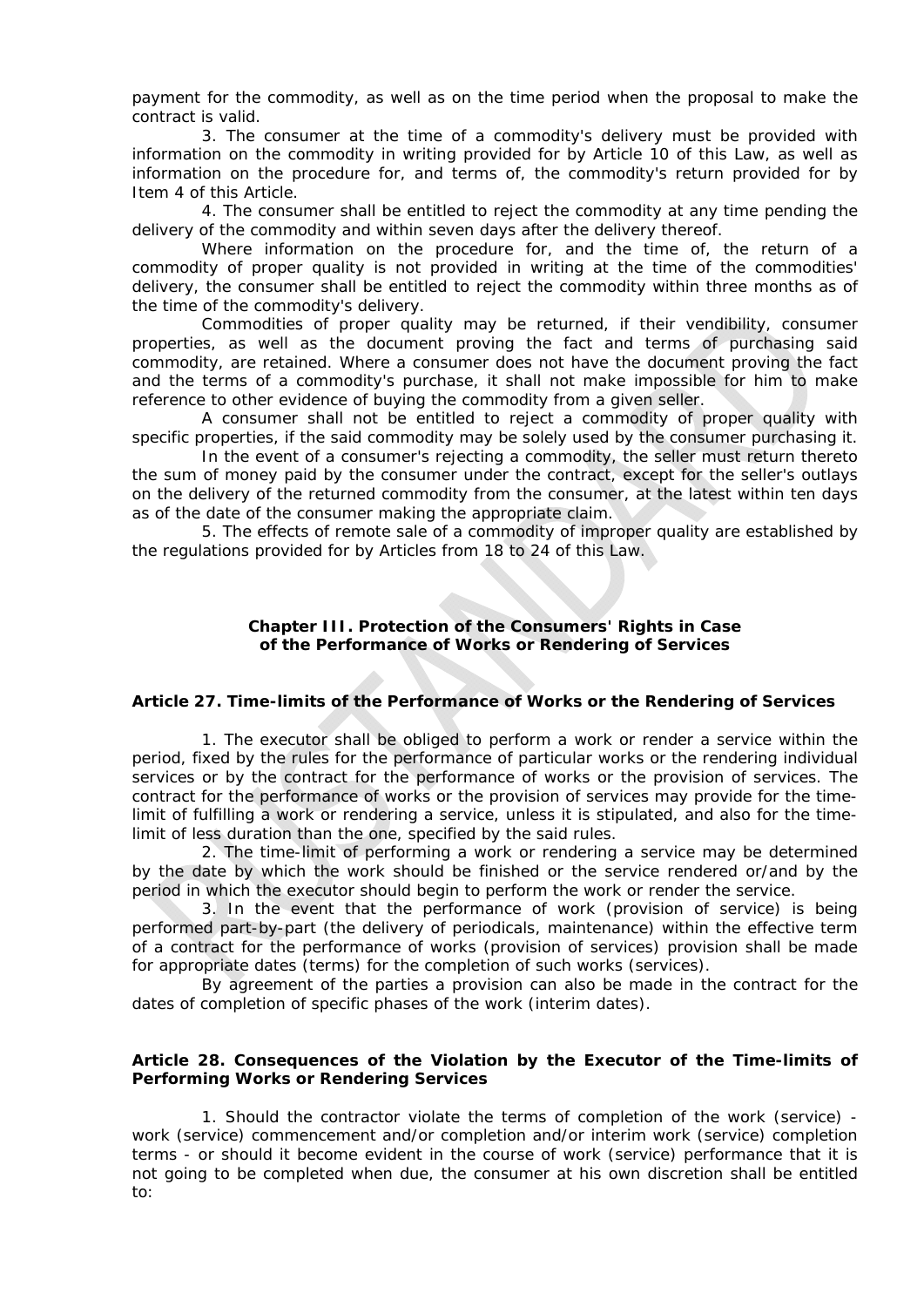to assign a new term for the executor;

to charge third persons with the fulfillment of a work or the rendering a service for a reasonable price or to perform this work with its own forces and demand that the executor should reimburse the incurred expenses;

to demand the reduction of the price for the fulfillment of the work or the rendered service;

to refuse to execute the contract for the performance of the work or the rendering of the service.

The consumer shall also have the right to demand the full compensation of his losses caused due to the violation of the time-limits of the work or the rendered service. Losses shall be compensated within the periods of time, fixed for the satisfaction of the consumer's corresponding claims.

2. New periods of the completion of the work (service), appointed by the consumer, shall be indicated in the contract for the fulfillment of the work or the rendering of the service.

If new periods of time are expired, the consumer shall have the right to make new claims to the executor, envisaged by Item 1 of this Article.

3. The price of the fulfilled work or the rendered service, returned to the consumer in the case of refusing to execute the contract for the performance of the work or the provision of the service, and also reckoned in case of the reduction in the price of the fulfilled work or the rendered service, shall be estimated in keeping with Items 3, 4 and 5 of Article 24 of this Law.

4. In the event of the refusal to execute a contract for the performance of work (provision of service) the contractor is not entitled to claim reimbursement of the expenses incurred by him in the course of performance of the work (service) as well as payment for completed work (service), except in cases when the consumer has accepted the completed work (service).

5. If the dates of the fulfillment of a work or the rendering of a service, fixed by the consumer on the basis of Item 1 of this Article, or if new dates, appointed by him, are violated, the executor shall pay to the consumer for every day (hour, if the time-limit has been fixed in hours) of delay a penalty (penal interest) in the amount of three per cent of the price of the fulfillment of the work or the rendering of the service, but if the price of the fulfillment of the work or the rendering of the service has not been determined by the contract for performing works or rendering services, the executor shall pay a penalty in the amount of three per cent of the total price of the order. The contract for performing works or rendering services to be concluded between the consumer and the executor may provide for a higher amount of the penalty (penal interest).

The penalty (penal interest) shall be recovered for every day (hour, if the timelimit has been fixed in hours) of delay in case of the violation of the dates of the beginning of the fulfillment of a work or rendering of a service or its stage, until the start of the performance of the work or the provision of the service or of the presentation by the consumer of his claims, specified by Item 1 of this Article.

In case of the violation of the dates of the completion of the work or the rendering service or its stage, the penalty (penal interest) shall be recovered for every day (hour, if the time-limit has been fixed in hours) of delay until the completion of the fulfilled work or the rendered service or the presentation by the consumer of his claims, envisaged by Item 1 of this Article.

The amount of the penalty (penal interest) recovered by the consumer may not exceed the price of a particular type of the fulfillment of the work or the rendering of the service or the total price of the order, if the price of the performance of the particular type of the work or the rendered service has not been determined by the contract for performing works or rendering services.

The amount of the penalty (penal interest) shall be determined on the basis of the price of the performed work or of the rendered service, if the said price has not been estimated in terms of the total price of the order that existed in the place in which the claim of the consumer should have been satisfied by the executor on the day of the voluntary satisfaction of such claim or on the day of passing a court judgment, unless the consumer's claim was satisfied voluntarily.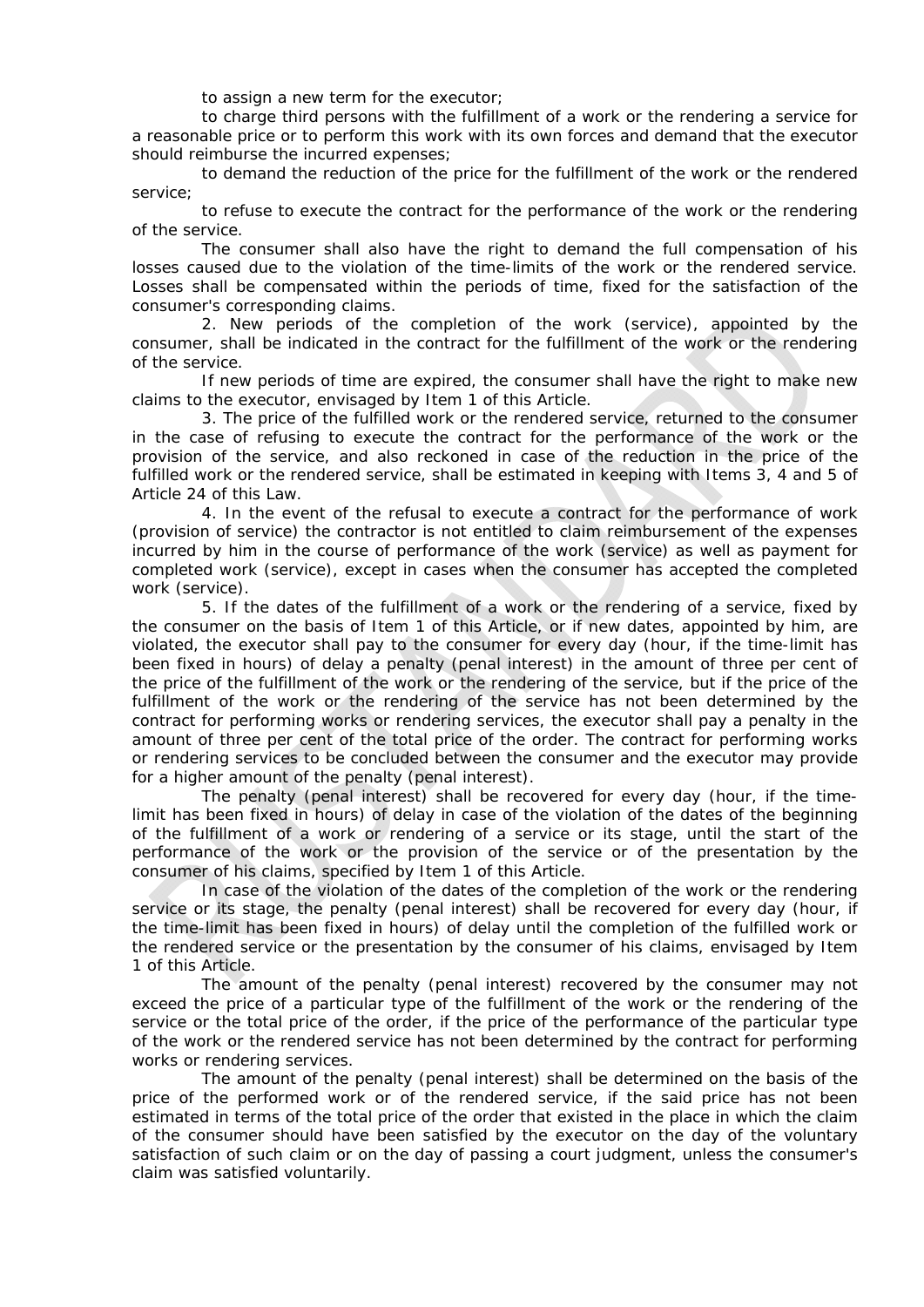6. The claims of the consumer, specified by Item 1 of this Article, shall not be satisfied, if the executor proves that the time-limits of the fulfillment of a work or the provision of a service have been violated due to force majeure or the through the consumer's fault.

### **Article 29. The Rights of the Consumer in Case of Discovery of Shortcomings in the Performed Work or Rendered Service**

1. In case of discovery of shortcomings in the performed work or rendered service the consumer shall have the right to demand at his own option:

the gratuitous removal of shortcomings in the fulfilled work or rendered service;

the relevant reduction of the price of the performed work or rendered service;

the gratuitous manufacture of another thing from the homogeneous material of the same quality or from the repeated fulfillment of the work. In this case the consumer shall be obliged to return the thing which was earlier handed over to him by the executor;

the reimbursement of the expenses incurred in the removal of shortcomings of the fulfilled work or the rendered service with his own efforts or by third persons.

Meeting claims of a consumer for the gratuitous elimination of shortcomings, the manufacture of another thing or for the repeated fulfillment of the work or rendering of the service not hold the contractor harmless against a liability in the form of forfeit for a breach of work (service) completion term.

The consumer shall have the right to refuse to execute the contract for the fulfillment of a work or the rendering of a service and demand the full compensation of the losses, if in the period of time specified by the said contract the shortcomings in the fulfilled work or the rendered service have not been eliminated. The consumer shall also have the right to cancel the contract for the performance of the work or the rendering of the service, if he has discovered the essential shortcomings in the fulfilled work or the rendered service or other essential departures from the contract's terms and conditions.

The consumer shall also have the right to demand the full compensation of his losses caused by the shortcomings of the fulfilled work or the provided service. Losses shall be compensated within the time-limits, fixed for the satisfaction of the consumer's claims.

2. The price of the fulfilled work or the rendered service, which is returned to the consumer in the case of the refusal to execute the contract for the performed work or the provided service, and which is also reckoned in case of the reduction of the price of the fulfilled work or the rendered service, shall be estimated in keeping with Items 3, 4 and 5 of Article 24 of this Law.

3. Claims relating to flaws in completed work (provided service) may be presented when the completed work (provided service) is being accepted or in the course of the performance of the work (service) or within the terms provided under the present item, should it be impossible to discover the flaws at the acceptance of the work (service).

The consumer is entitled to present claims relating to the flaws in completed work (provided service) if they have been discovered within the warranty period or, if there is no such period, within a reasonable term within two years after the date when the completed work (provided service) was accepted or within five years in respect of flaws in a building and other real estate property.

4. The contractor shall be responsible for the flaws in work (service) for which no warranty period has been established if the consumer manages to prove that they occurred prior to its being accepted by him or were due to causes that had occurred prior to that moment.

In respect of work (service) for which a warranty period has been established the contractor shall be responsible for flaws unless he manages to prove that they have occurred after the work (service) was accepted by the consumer as a result of the consumer's breach of the user rules of the result of the work (service), actions of third persons or force majeure.

5. In the events when the contractual warranty period is less than two years (five years for real estate property) and when the flaws in work (service) were uncovered by the consumer after the expiry of the warranty period but within two years (five years for real estate property) the consumer shall be entitled to present the claims specified under Item 1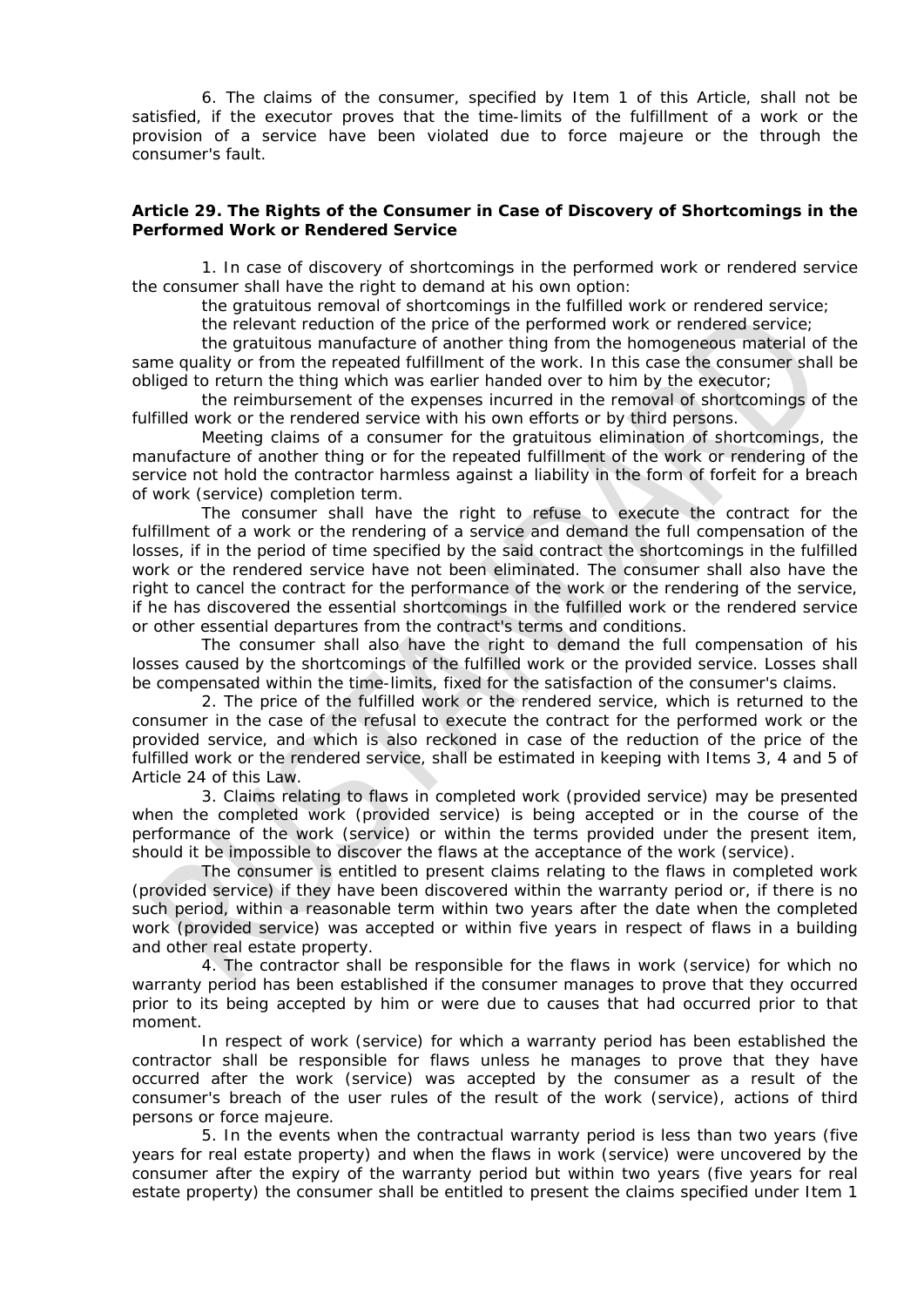of the present article if he manages to prove that such flaws occurred prior to his acceptance of the work (service) or due to causes that occurred prior to that moment.

6. Should significant flaws be discovered in work (service), the consumer shall be entitled to present a claim to the contractor for a free-of-charge elimination of the flaws if he manages to prove that the flaws had occurred prior to his acceptance of the results of the work (service) or due to causes that had occurred prior to that moment. That claim can be presented if such flaws are discovered more than of two years (five years for real estate property) after the date when the results of the work (service) were accepted but within the limits of the life-span set for the results of the work (service) or within ten years after the date when the results of the work (service) were accepted by the consumer, should no lifespan have been set. If the claim fails to be met within 20 days after the date when it is presented by the consumer or should it be impossible to eliminate the discovered flaw, the consumer shall be entitled to claim the following at his discretion:

the corresponding reduction of the price for the fulfilled work or the rendered service;

the compensation of his expenses incurred in the removal of shortcomings in the fulfilled work or the rendered service with his own efforts or by third persons;

the refusal to execute the contract for the performance of the work or the rendering of the service and the reimbursement of losses.

### **Article 30. The Time-limits of the Removal of Shortcomings of the Fulfilled Work or the Rendered Service**

The flaws in work (service) shall be eliminated by the contractor within a reasonable term set by the consumer.

The period, set by the consumer, for eliminating the defects of a commodity shall be indicated in an agreement or in another document signed by the parties, or in an application sent by the consumer to the performer.

In case of the violation of the dates of removing shortcomings in the fulfilled work or the rendered service, stipulated by this Article, the executor shall pay to the consumer for every day of delay a penalty (penal interest), whose amount and the procedure of calculation are determined pursuant to Item 5 of Article 28 of this Law.

In case of the violation of said dates the consumer shall have the right to make to the executor other claims, envisaged by Items 1 and 4 of Article 29 of this Law.

#### **Article 31. The Time-limits of Satisfying the Consumer's Individual Claims**

1. The consumer's claims for the reduction of the price of the fulfilled work or the rendered service, for the reimbursement of the expenses incurred in the removal of shortcomings in the fulfilled work or the rendered service with his own efforts or by third persons, and also for the return of the sum of money paid for the performance of the work (service) and for compensation of the losses caused by the refusal to execute the contract, stipulated by Item 1 of Article 28 and Items 1 and 4 of Article 29 of this Law, shall be satisfied within 10 days since the day of making the corresponding claim.

2. The consumer's claims for the gratuitous manufacture of another thing from the homogenous material of the same quality or for the repeated performance of the work or for the provision of the service shall be satisfied during the period of time, assigned for the prompt fulfilment of the work or the rendered service. If this period has not been assigned, the consumer's claims shall be satisfied within the time-limit, specified by the contract for the performance of the work or the rendering of the service, which was executed not in proper way.

3. In case of the violation of the time-limits of satisfying the consumer's individual claims, which are stipulated by this Article, the executor shall pay to the consumer for every day of delay a penalty (penal interest), whose amount and procedure of calculation are determined pursuant to Item 5 of Article 28 of this Law.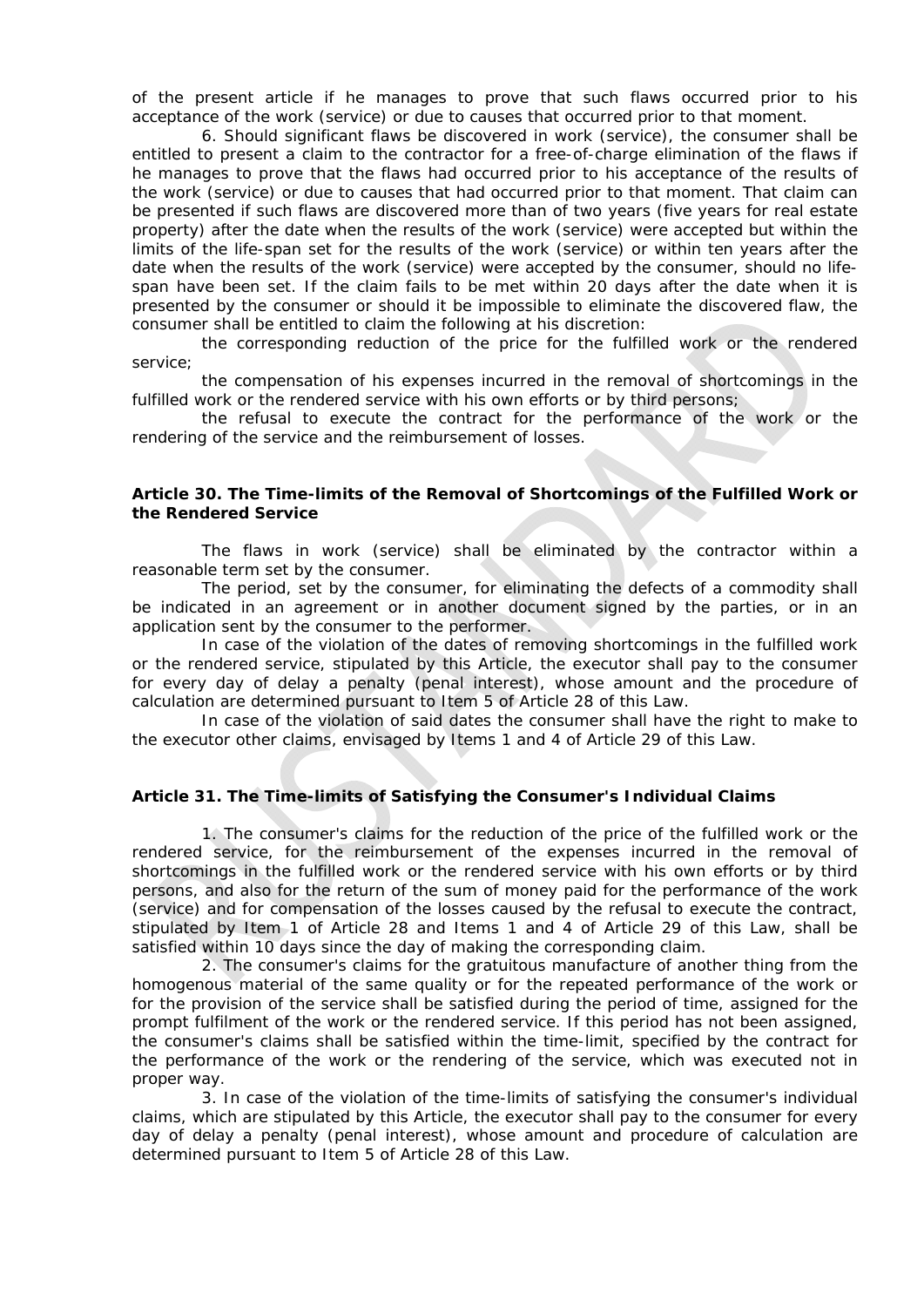In case of the violation of the time-limits, specified by Items 1 and 2 of this Article the consumer shall have the right to make to the executor other claims, envisaged by Item 1 of Article 28 and by Items 1 and 4 of Article 29 of this Law.

## **Article 32. The Right of the Consumer to Refuse to Execute the Contract of the Performance of Work (Rendering Service)**

The consumer shall have the right to refuse to execute a contract of the performance of work (rendering service) at any time on condition of covering the executor's expenses connected with discharge of commitments under this contract actually borne by the latter.

## **Article 33. The Estimate of a Performed Work or a Rendered Service**

1. A fixed or approximate estimate may be built up for the fulfillment of the work or the rendering of the service, provided for by the contract for the performance of the work of the provision of the service.

Estimating on the demand of the consumer or the executor shall be mandatory.

2. The contractor is not entitled to demand that a fixed cost estimate be increased and the consumer is not entitled to demand that it be reduced, including but not limited to, cases when it was absolutely impossible at the moment when the contract was made to make provision for the full scope of works (services) to be performed or the expenses to be incurred for this purpose.

The contractor is entitled to claim an increase in a fixed cost estimate when there is a significant rise in the cost of the materials and equipment provided by the contractor and of the services rendered to the contractor by third persons, that could not be forecast when the contract was made. Should the consumer refuse to meet these claims, the contractor shall be entitled to rescind the agreement in accordance with the judicial procedure.

3. Should a need arise to perform additional works (provide additional services) and the rough cost estimate is significantly exceeded due to that, the contractor shall give timely notice of this to the consumer. Should the consumer not consent to the rough cost estimate being exceeded, the consumer shall be entitled to decline to fulfill the contract. In such a case the contractor may claim payment of the cost of completed work (service) from the consumer.

A contractor who has not given timely notice to the consumer about the need for the rough cost estimate to be exceeded shall discharge the duties under the contract, having retained the right to payment for the works (services) within the limits of the rough cost estimate.

# **Article 34. The Fulfillment of the Work from the Executor's Material**

1. The executor shall be obliged to fulfill the work, determined by the contract for the performance of the work, from his material and with his own funds, except as otherwise provided by the contract.

A contractor who has provided material for the work to be performed shall be liable for its improper quality according to the rules of seller's responsibility for improper quality goods.

2. The material of the executor shall be paid for by the consumer, when he concludes the said contract in full or in the amount, referred in the contract for the performance of the work, provided that the final settlement should be made when the consumer will receive the work fulfilled by the executor, unless a different procedure for settlements for the executor's material follows from the agreement of the parties.

3. In cases, provided for the contract for the performance of the work, the material may be provided by the executor to the consumer on credit. Subsequent changes in the price of the material given on credit shall not entail a recalculation.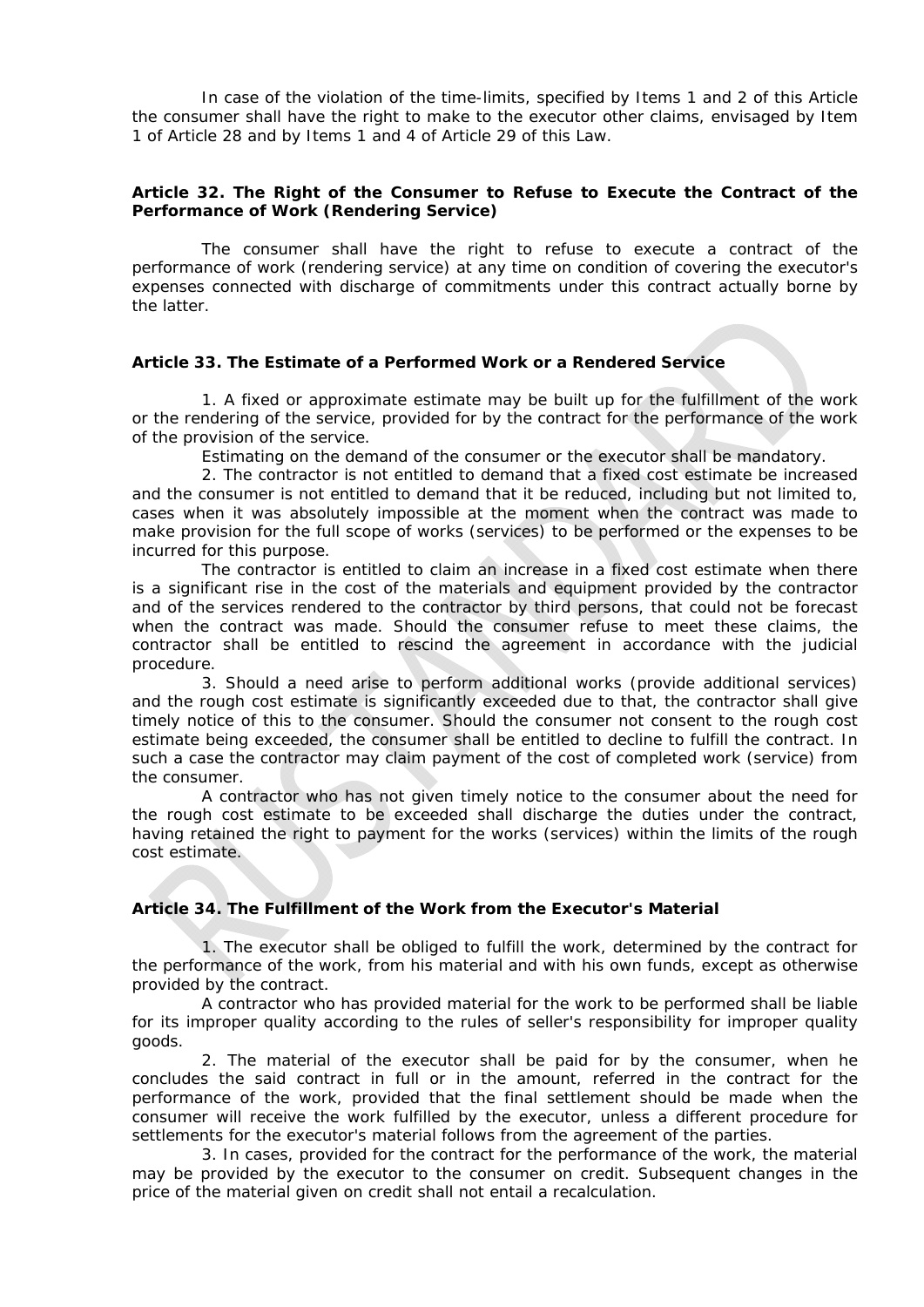4. The material of the executor and the technical means needed for the fulfilment of the work, instruments, etc. shall be brought to the place of the performance of the work by the executor.

# **Article 35. The Fulfillment of the Work from the Consumer's Material (Together with a Thing)**

1. If the work is fulfilled wholly or partially from the consumer's material (together with a thing), the executor shall be responsible for the safety of this material (thing) and for its correct use.

The executor shall be obliged:

to warn the consumer about the unfitness or inferiority of the material (thing) given by the consumer;

to submit his account of the spent material and return its remains.

If the material (thing) received from the consumer has been lost or damaged in full or in part, the executor shall be obliged to replace it within three days by the homogenous material (thing) of similar quality and to manufacture an article at the consumer's wish from the homogenous material (thing) within a reasonable period of time, and to indemnify to the consumer the double price of the lost (damaged) material (thing), and also the expenses incurred by the consumer, if he has no homogenous material (thing) of similar quality.

2. The price of the lost (damaged) material (thing) shall be estimated on the basis of the price of the material (thing) that existed in the place which the consumer's claim should have been satisfied by the executor on the day of the voluntary satisfaction of such claim or on the day when the court of law has passed its decision, provided that the consumer's claim has not been met.

The price of the material (thing), given to the executor, shall be estimated in the contract for the performance of the work or in any other document (receipt or order) that confirms his findings.

3. The executor shall be released from his liability for the full or partial loss (damage) of the material (thing), accepted by him from the consumer, if the latter has been warned by the executor about special properties of the material (thing), which can entail its full or partial loss (damage) or if the said properties of the material (item) could not have been uncovered during proper acceptance of the material (item) by the contractor.

# **Article 36. The Duty of the Executor to Inform the Consumer about the Circumstances which Can Influence the Quality of the Work Being Fulfilled or the Service Being Rendered or Cause the Impossibility of Its Completion when Due**

The executor shall be obliged to inform the consumer in due time about the fact that the observance of the consumer's directions and other circumstances depending on the customer may reduce the quality of the work being fulfilled or the service being provided or cause the impossibility of its completion when due.

If despite the timely and justified notification by the executor the consumer does not replace the unsuitable or poor material within the reasonable period of time, if he does not change his directions on the method of fulfilling the work or rendering the service or if he does not eliminate other circumstances which can reduce the quality of the work being fulfilled or the service being rendered, the executor shall have the right to refuse to execute the contract for the performance of the work or the rendering of the service and demand the full compensation of his losses.

## **Article 37. Procedure and Form for Payments for Performed Work (Rendered Services)**

A consumer shall be obliged to pay for services rendered to him in the procedure and within the time established by the contract made with the executor.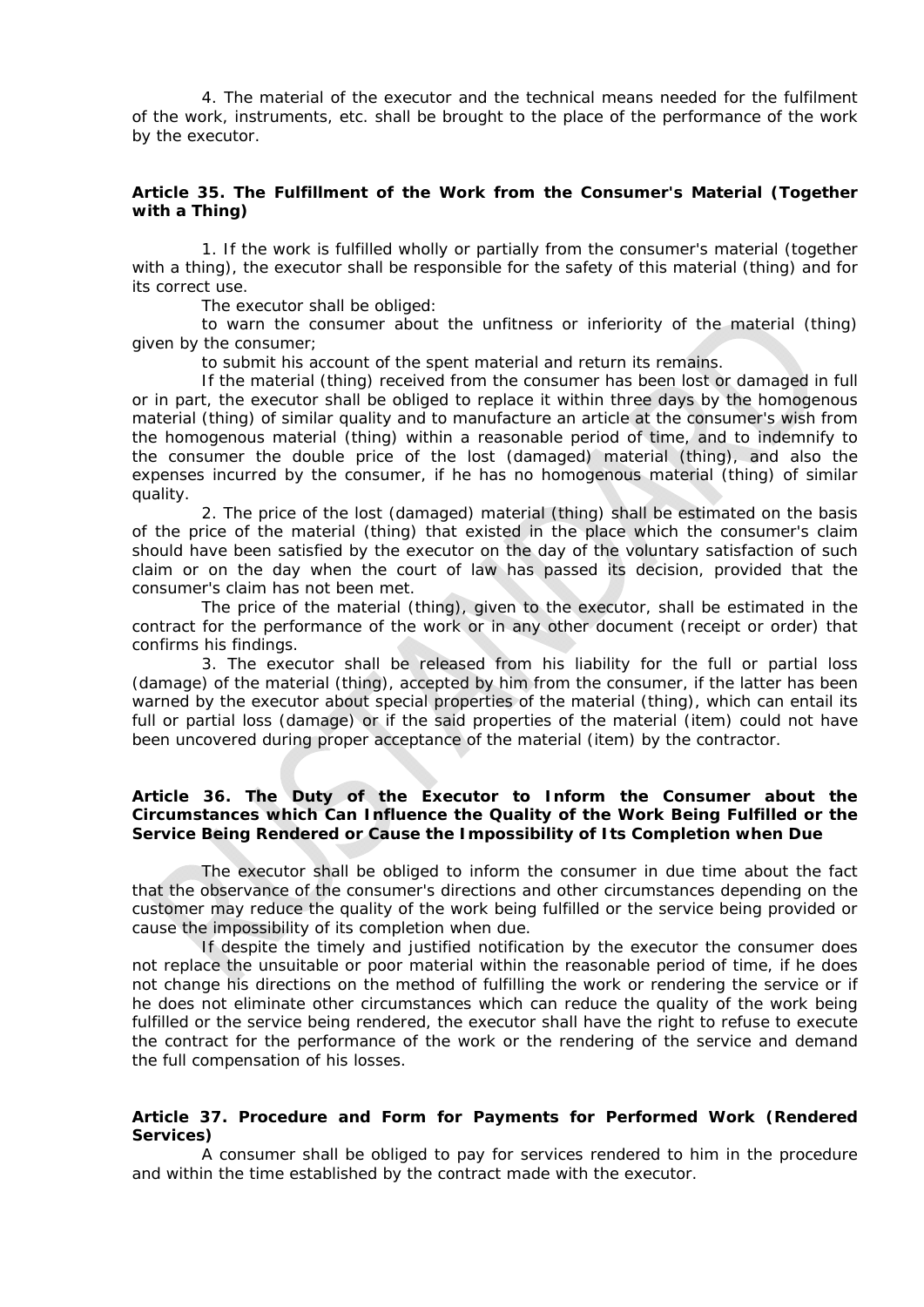Having accepted it the consumer shall pay for the work fully completed by the contractor. At the consumer's consent the work may be paid in for full by the consumer at the concluding of a contract or by making an advance payment.

The above rendered services (performed works) shall be remunerated by cash or non-cash settlements in conformity with the legislation of the Russian Federation.

If the cash form of settlements is used, commodities (works or services) shall be paid by a consumer in conformity with instructions of the seller (executor) by way of an entry of money cash to the seller (executor), or to the credit institution, or to a paying agent exercising the activity of acceptance of natural persons' payments, or to a bank paying agent exercising the activities under the legislation on banks and banking activity, if not otherwise established by federal laws and other regulatory legal acts of the Russian Federation. In so doing, a consumer's obligations towards the seller (executor) as to payment for commodities (works or services) shall be deemed discharged in the amount of entered monetary assets from the time of entering cash money accordingly to the seller (executor), to the credit institution, or to the payment agent exercising the activity of acceptance of natural persons' payments, or to the bank paying agent exercising the activities in compliance with the legislation on banks and banking activity.

## **Article 38. Abrogated.**

#### **Article 39. The Regulation of Services of Particular Types**

The consequences of breaking the terms of the contracts for rendering services of particular types, unless such contracts fall under the operation of this Chapter, shall be determined by law.

# **Chapter IV. State and Public Protection of the Consumers' Rights**

# **Article 40. State Control and Supervision over the Observance of Laws and Other Normative Legal Acts of the Russian Federation Regulating Relations in the Field of Consumer Rights Protection**

1. The state control and supervision over the observance of laws and other normative legal acts of the Russian Federation regulating relations in the field of consumer rights protection (hereinafter referred to as the state control and supervision in the field of consumer rights protection) shall be exercised by the federal executive body in charge of control (supervision) in the field of consumer rights protection (by territorial agencies thereof), as well as by other federal executive bodies (by territorial agencies thereof) exercising the functions of control and supervision in the field of consumer rights protection and safety of commodities (works and services) in the procedure determined by the Government of the Russian Federation.

2. The state control and supervision in the field of consumer rights protection shall provide for the following:

taking measures connected with control - checking the observance by manufacturers (executors, sellers, authorized organizations or authorized individual businessmen, importers) of mandatory requirements of the laws and other normative legal acts of the Russian Federation regulating relations in the field of consumer rights protection, as well as of mandatory requirements with the regard to commodities (works and services);

issuance, within the scope of authority provided for by the laws of the Russian Federation, orders to manufacturers (executors, sellers, authorized organizations or authorized individual businessmen, importers) to terminate violations of consumer rights, to observe without fail mandatory requirements with regard to commodities (works and services);

taking measures in the procedure established by the legislation of the Russian Federation aimed at the suspension of the production and sale of commodities that do not comply with mandatory requirements (including those with an expired serviceable life and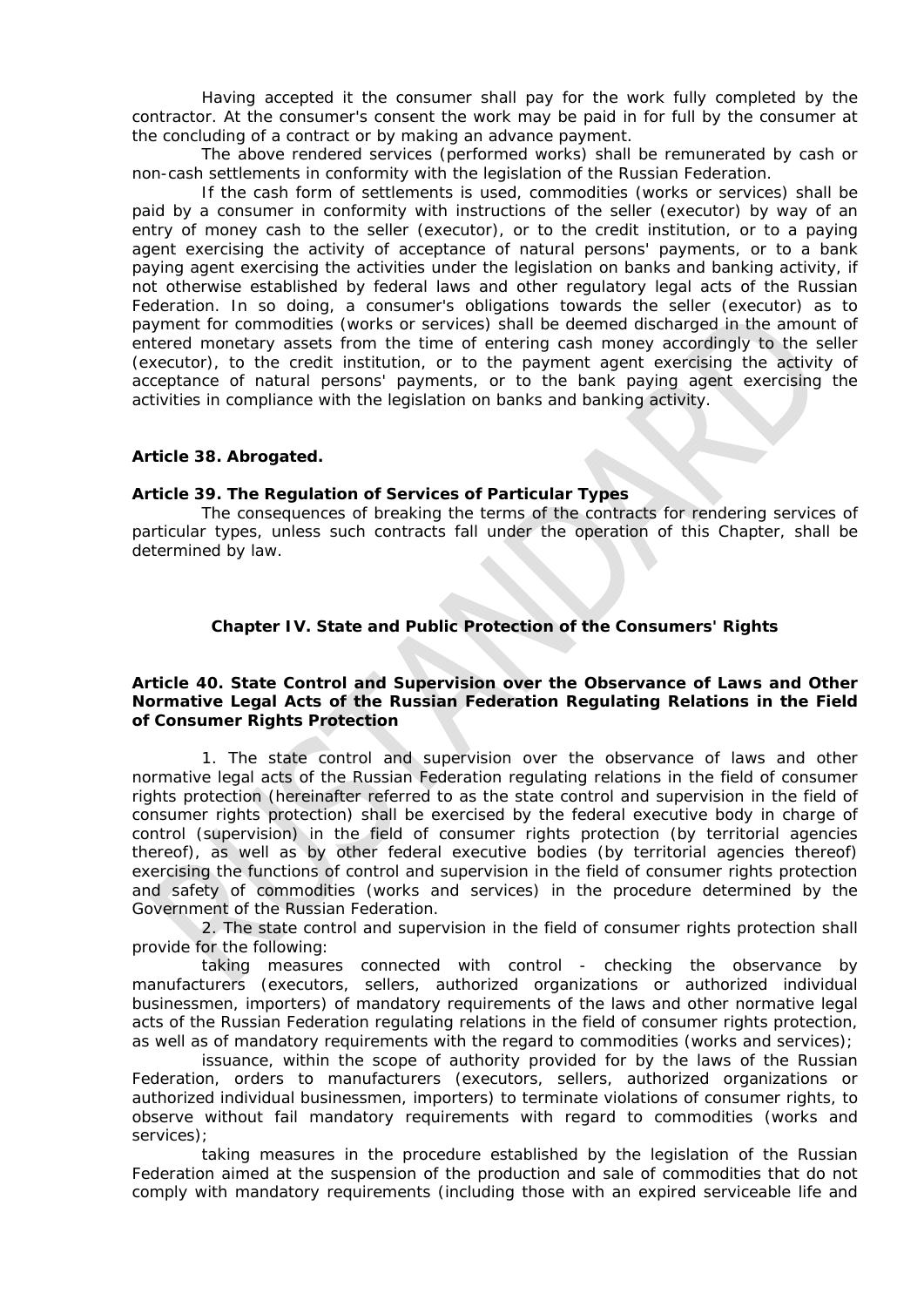of commodities for which the serviceable life must be, but is not, established), measures aimed at the withdrawal from the domestic market and (or) from a consumer or consumers of commodities (works and services) that do not comply with mandatory requirements and informing consumers about this;

sending to the body engaged in licensing the appropriate type of activity (to the licensing body) materials on violations of consumer rights for considering issues related to the suspension or cancellation of the appropriate licence in the procedure established by the laws of the Russian Federation;

sending to the bodies of the prosecutor's office and other law enforcement bodies subject to the jurisdiction thereof materials for resolving the issues related to initiation of criminal proceedings on the basis of the indicia of crimes connected with violations of the consumer rights established by the laws and other normative legal acts of the Russian Federation;

filing applications in court for the protection of consumer rights, legitimate interests of an indefinite circle of consumers, as well as with applications for liquidation of the manufacturer (executor, seller, authorized organization, importer) or for termination of the activities of an individual businessman (authorized individual businessman) for multiple or gross violations of the consumer rights established by the laws and other normative legal acts of the Russian Federation.

3. The authorized federal executive body in charge of control (supervision) in the field of consumer rights protection (territorial agencies thereof), as well as other federal executive bodies (territorial agencies thereof) exercising the functions of control and supervision in the field of consumer rights protection and safety of commodities (works and services) may be invited by a court to participate in a case, as well as to enter a case on their own initiative or at the initiative of the persons participating in the case for issuing an opinion in respect of the case for the purpose of protecting consumer rights.

4. The federal executive body exercising the functions of devising state policy in the field of consumer rights protection shall give explanations in respect of the enforcement of the laws and other normative legal acts of the Russian Federation regulating relations in the field of consumer rights protection, and shall endorse the regulations on the procedure for consideration by the authorized federal executive body in charge of control (supervision) in the field of consumer rights protection (by territorial agencies thereof) cases on violations of the laws and other normative legal acts of the Russian Federation regulating relations in the field of consumer rights protection.

## **Article 41. Duty of Manufacturer (Executor, Seller, Authorized Organization or Authorized Individual Businessman, Importer) to Provide the Federal Executive Bodies Authorized to Exercise State Control and Supervision in the Field of Consumer Rights Protection (Territorial Bodies Thereof) with Information**

The manufacturer (executor, seller, authorized organization or authorized individual businessman, importer) shall be obliged on the demand of the authorized federal executive body in charge of control (supervision) in the field of consumer rights protection (of territorial bodies thereof), as well as of other federal executive bodies (of territorial agencies thereof) exercising the functions of state control and supervision in the field of consumer rights protection and safety of commodities (works and services) and of their officials, to present within the time period established by them reliable data, documentation, explanations in writing and in oral form and other information required for exercise by the said federal executive bodies and by officials thereof of the powers established by this Law.

## **Article 42. Abolished**

**Article 42.1. Authority of the Supreme Executive State Power Bodies of the Subjects of the Russian Federation in the Field of Consumer Rights Protection**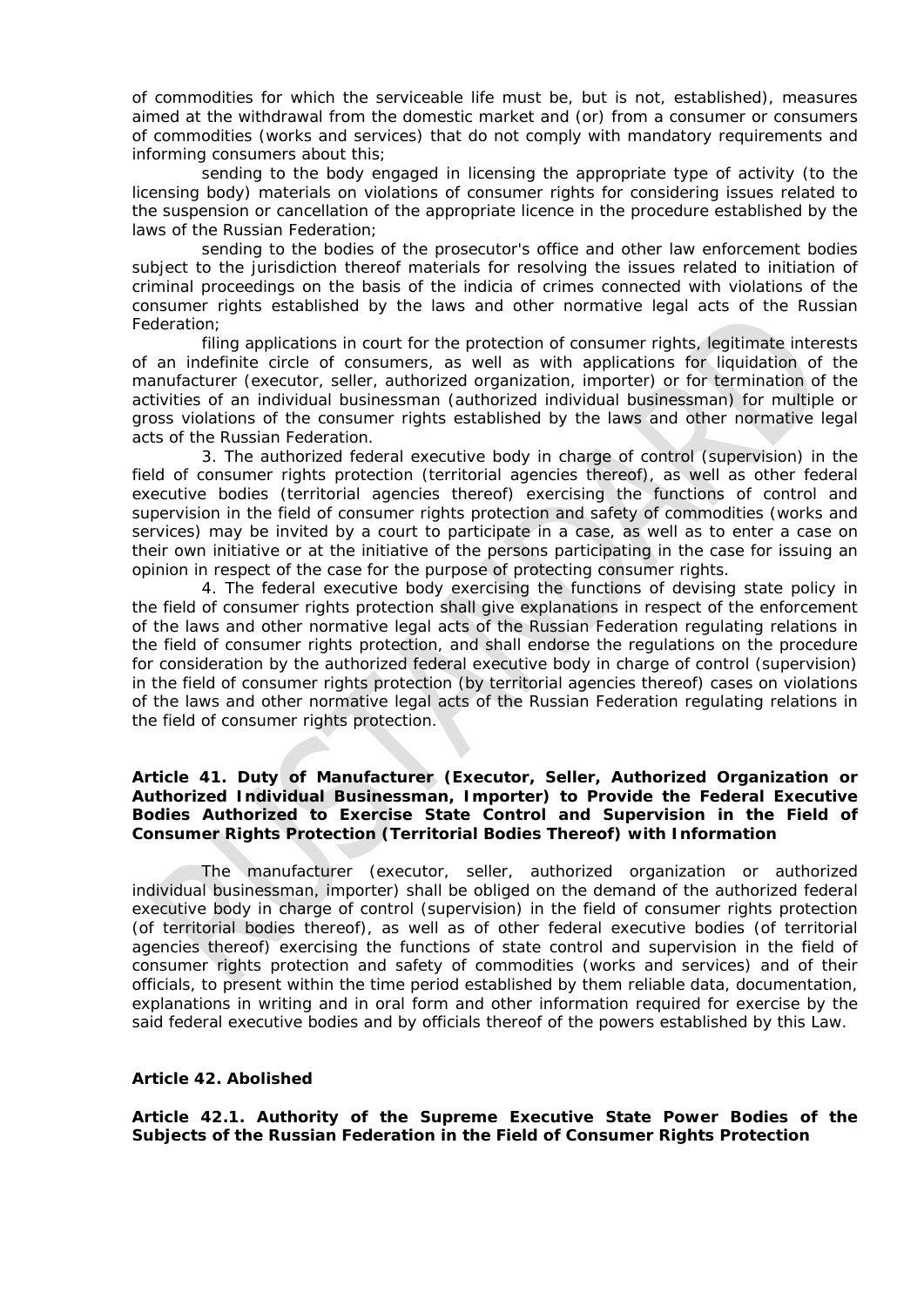The supreme executive state power body of the appropriate subject of the Russian Federation shall take measures aimed at the exercise, securing and protection of consumer rights and shall take certain measures within the scope of authority thereof.

## **Article 43. Liability for Violations of Consumer Rights Established by Laws and Other Normative Legal Acts of the Russian Federation**

The seller (executor, manufacturer, authorized organization or authorized individual businessman, importer) shall bear administrative, criminal or civil law responsibility in compliance with the laws of the Russian Federation for violations of the consumer rights established by the laws and other normative legal acts of the Russian Federation.

# **Article 44. Consumer Rights Protection by Local Self-Government Bodies**

For the purpose of protecting consumer rights in the territory of a municipal formation, local self-government bodies shall be entitled:

to consider consumers' complaints and to consult them, as regards the protection of consumer rights;

to apply to courts for the protection of consumer rights (the rights of an indefinite circle of consumers).

In the event of detecting due to a consumer's complaint commodities (works and services) of improper quality, as well as those that pose danger to consumers' life, health and property or to the environment, to notify on it the federal executive bodies exercising control over the quality and safety of commodities (works and services).

## **Article 45. Rights of Public Consumer Formations (Associations and Unions Thereof)**

1. Citizens shall be entitled to unite on a voluntary basis to establish public consumer formations (associations and unions thereof) that shall exercise their activities in compliance with the charters of the said formations (associations and unions thereof) and the laws of the Russian Federation.

2. Public consumer formations (associations and unions thereof), for the purpose of achieving the aims set by the charters thereof, shall be entitled to do the following:

to participate in devising mandatory requirements with regard to commodities (works and services), as well as draft laws and other normative legal acts of the Russian Federation regulating relations in the fields of consumer rights protection;

to hold independent expert examinations of the quality and safety of commodities (works and services), as well as of the compliance of the consumer properties of commodities (works and services) with the data on them published by sellers (manufacturers and executors);

to verify the respect of consumer rights and rules of rendering trade, household and other types of services to consumers, to draw up reports on detected violations of consumer rights and to send said reports for consideration to authorized state power bodies, as well as to inform local self-government bodies on detected violations, to participate in holding expert examinations in connection with facts of consumer rights violations at the request of consumers;

to disseminate information on consumer rights and on the actions required for the protection of said rights, on the results of comparative tests of the quality of commodities (works and services), as well as other information that can promote the exercise of consumer rights and legitimate interests. The results of comparative tests of the quality of commodities (works and services) published by public consumer formations (associations and unions thereof) shall not be deemed advertisements;

to present to federal executive bodies and organizations proposals in respect of taking measures aimed at raising the quality of commodities (works and services), at